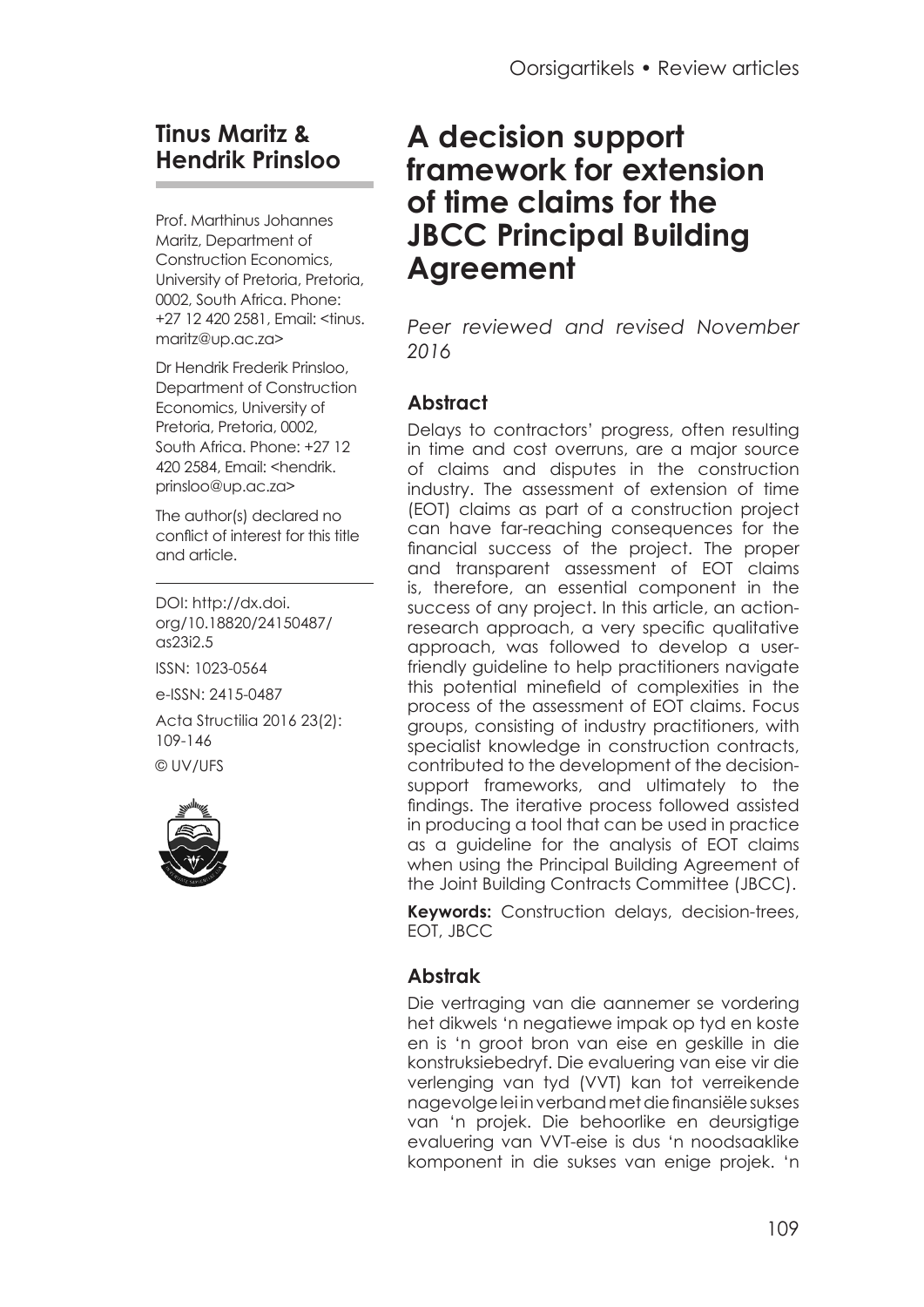Aksie-navorsing benadering, 'n baie spesifieke kwalitatiewe benadering, word gevolg in die artikel om 'n gebruiker-vriendelike riglyn te ontwikkel om praktisyns te help om hierdie potensiële mynveld van kompleksiteit te navigeer in die proses van die evaluering van VVT-eise. Fokusgroepe, bestaande uit industriepraktisyns wat oor spesialiskennis in konstruksiekontrakte beskik, het bygedra tot die ontwikkeling van die besluit-ondersteuningsraamwerke en die bevindings. Die iteratiewe proses wat gevolg is het bygedra tot die ontwikkeling van 'n instrument wat in die praktyk gebruik kan word om VVT-eise te ontleed wanneer gebruik gemaak word van die Hoofbouooreenkoms van die Gesamentlike Boukontraktekomitee (GBK).

**Sleutelwoorde:** Besluitnemingsboom, GBK, konstruksievertraging, VVT

#### **1. Introduction**

It is often said that the owner of a building or construction project aims to achieve three objectives, namely cost, quality and time. Any project faces delays and disruptions, especially with the complex projects nowadays. These frequently entail many interfaces between the installations and any overlapping activities (Eizakshiri, Chan & Emsley, 2011: 839-848).

Delays where the contractor is not at fault would normally constitute a valid claim for extension of time (EOT). If the delay affects the critical path of the project, it would normally result in the revision of the contractual-completion date of the project. However, confirming a delay and/or disruption is not an easy task; it is a time-consuming process, especially in multifaceted projects with thousands of activities, a lot of details, as well as the involvement of many stakeholders (Alnaas, Khalil & Nassar, 2014: 308-316).

In any construction contract, the contractor has a legal obligation to complete a project by a stipulated date. However, various delays almost always disrupt the performance of the contractor's work (Danuri, Othman & Lim, 2006: 15; Abd El-Razek, Bassioni & Mobarak, 2008: 831-841; Braimah, 2008: 5-6).

During the EOT process, many problems are normally encountered in the application and preparation of the claim for EOT. Many studies have been conducted on the topic of delays and EOT assessment. The majority of the previous studies have focused on identifying the sources as well as the causes and effects of delays, whereas others discuss delay-analytical methods, or the delay-claim procedures. In practice, delays and disruption to the contractors' progress constitute a major source of claims and disputes in the construction industry (Cheung & Yeung, 1998: 367-374; Braimah, 2008: 5-6; Croeser, 2010: 4).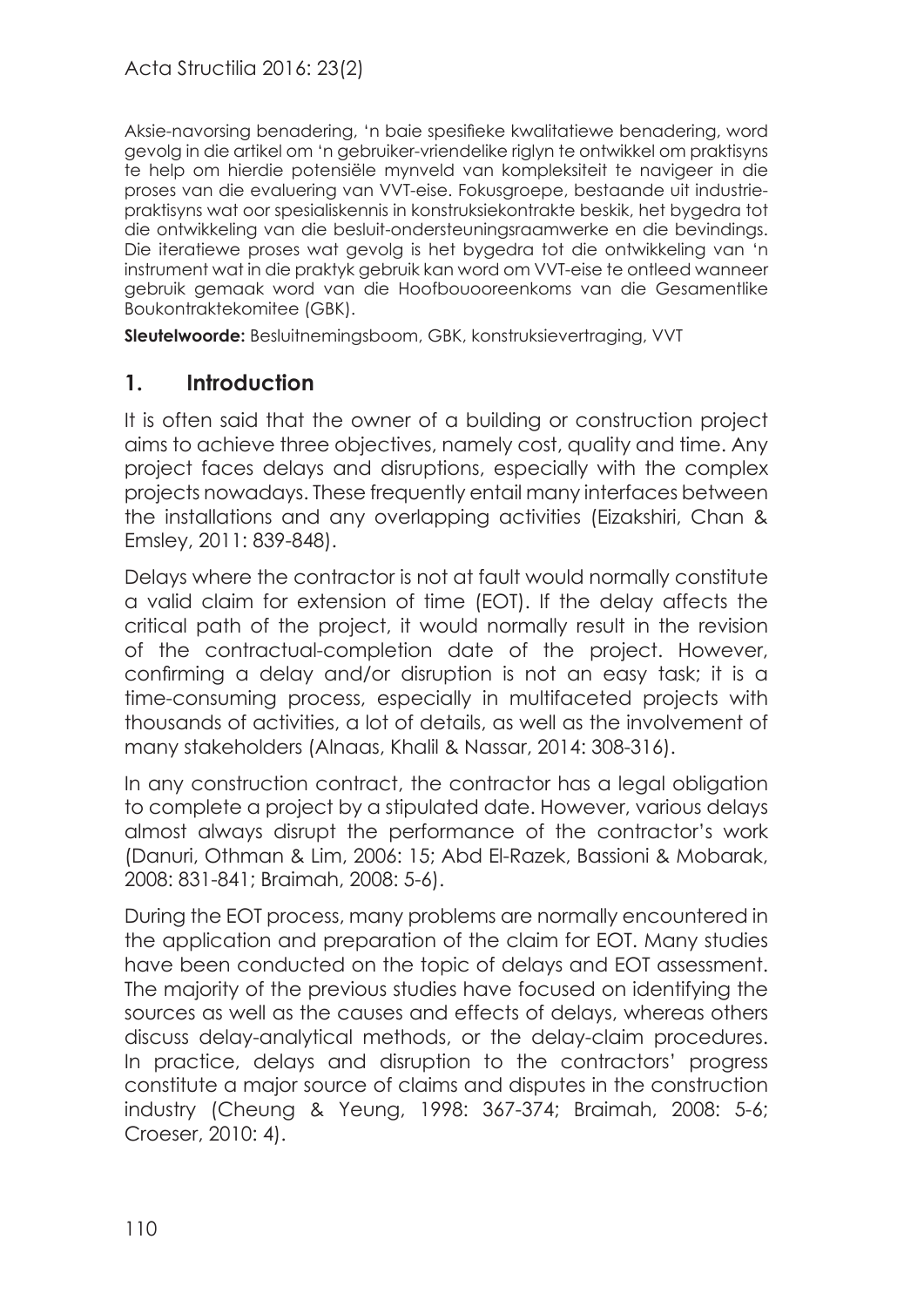However, according to Yang and Kao (2012: 385-397), none of the existing delay-analytical methods are perfect, because they all include an element of assumptions, subjective assessment and theoretical projection.

## **1.1 Problem statement**

Delays and disruptions to contractors' progress, often resulting in time and cost overruns, are a major source of claims and disputes in the construction industry. At the heart of construction-delay disputes lies the question as to what extent each contracting party is responsible for the delayed project completion, and for the extra cost incurred. Various analytical methodologies have been developed over the years as aids to determine the extent of the delay, but there is limited information on the extent of use of these methodologies in practice, and their impact on the construction process (Braimah, 2008: 5-6).

In addition, hardly any information is available in terms of an overall framework or procedure to guide practitioners in the assessment of EOT claims. Previous research in terms of the various issues to be considered is fragmentary in nature and it would typically investigate one of the aspects in isolation of the others.

Many problems are encountered in practice in the application, preparation and assessment of EOT claims. In many cases, these problems might result in disputes. The lack of clear guidance on how to assess EOT claims can be viewed as a major contributing factor to disputes (Danuri *et al.*, 2006: 15).

The delay in dispute settlement has various negative effects on the project (Iyer, Chaphalkar & Joshi, 2008: 174-184):

- It hampers the project's progress when disputes arise during the execution stage;
- It is detrimental to the relationship between the owner and the contractor, and
- It contributes to cost-and-time overruns.

# **1.2 Objective**

The main objective of this study is to develop a framework with the use of a decision-tree analysis to provide guidance for the assessment of delay claims. The framework would assist in providing a platform to standardise the assessment of delay claims when making use of the JBCC agreement. This approach will contribute to expediting the evaluation process and limit the negative impacts associated with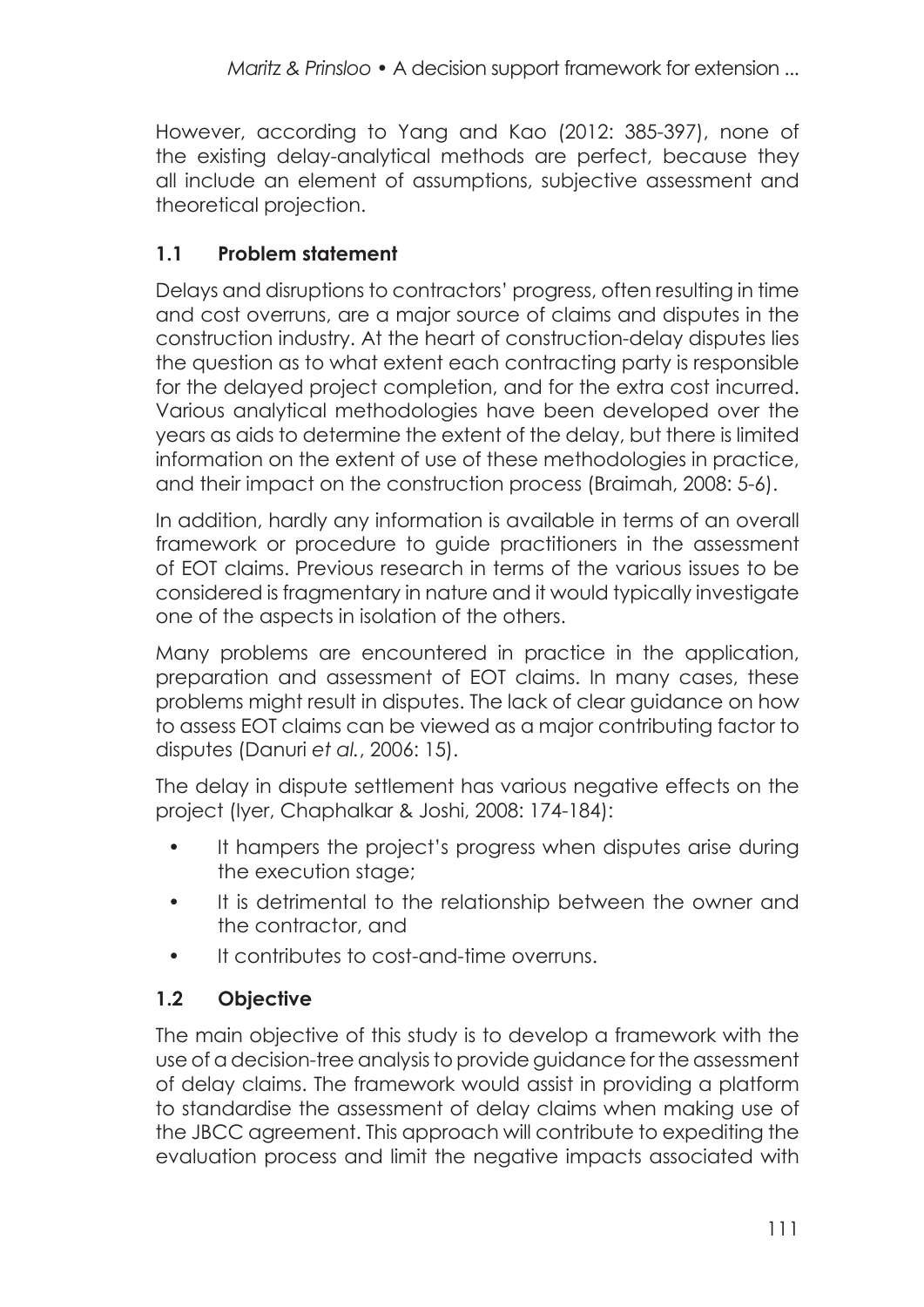any prolonged process for concluding delay claims. As a result of the standardisation, it would also contribute to an improved perception of fairness in the evaluation of delay claims, which would, in turn, it is hoped, lead to the reduction in claims being subjected to dispute resolution.

# **2. Literature review**

At the heart of any claim for extension of the contract period is the presence of an event that would cause a delay. Therefore, an in-depth understanding of this primary building block of the claimevaluation process is essential.

# **2.1 Types of delays**

The evaluation of construction EOT claims is, to a large extent, influenced by the type of delay. A number of studies have attempted to categorise delays in terms of the impact, risk and cause of the delay. Figure 1 provides an overview of different types of delays and the impact each has on time and extra cost.



Figure 1: Types of delays

An in-depth understanding of the different types of delays is essential for the successful execution of delay-claim analysis.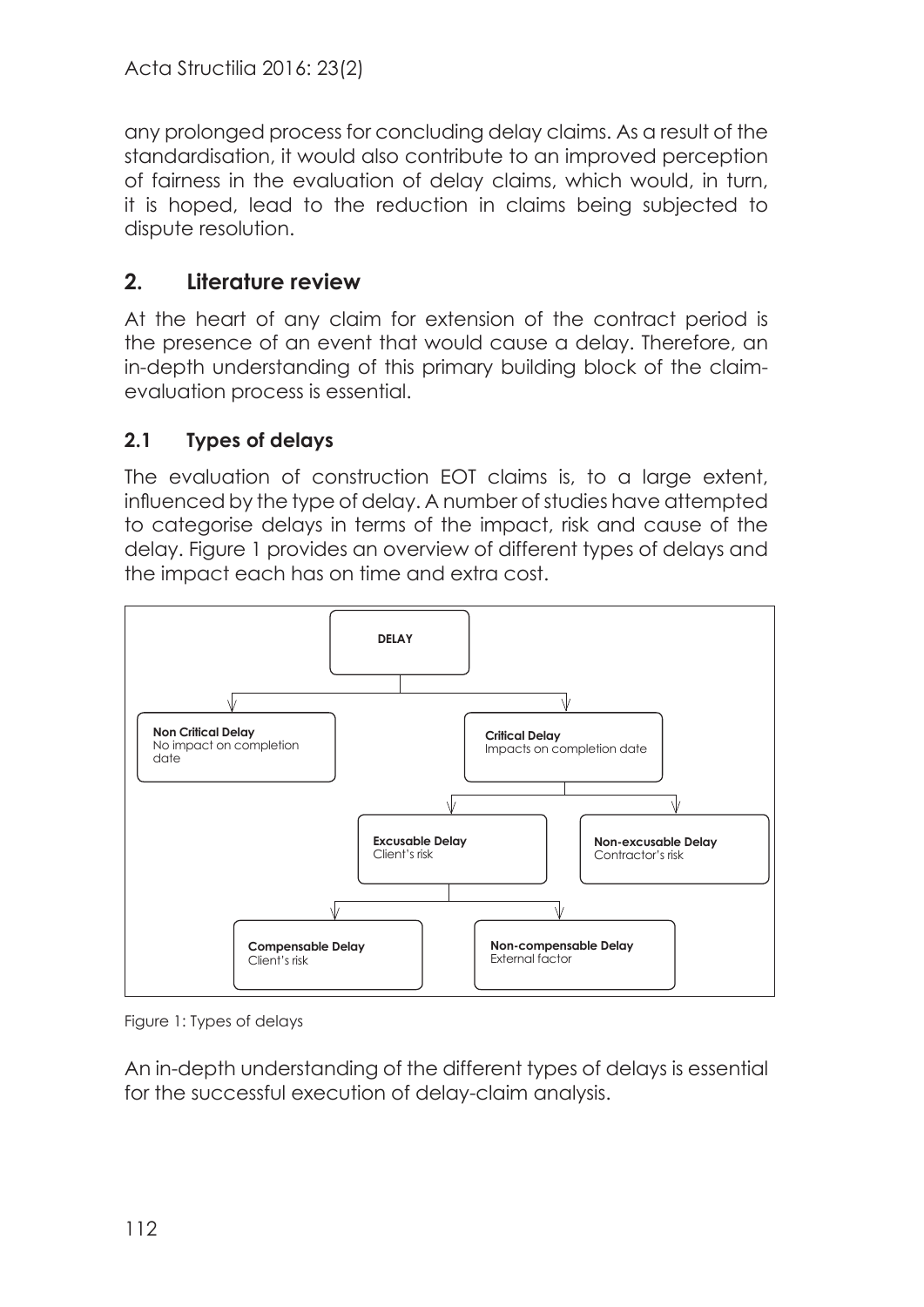## **2.2 Excusable delays**

A non-excusable delay is defined as a delay caused by the contractor, or any aspect that is within the contractor's sphere of control. The contractor would not be entitled to any additional time or compensation for this type of delay (Tumi, Omran & Pakir, 2009: 14-15).

An excusable delay, on the other hand, can be described as a delay caused by either of the following two factors:

- Third parties or incidents beyond the control of the client and the contractor, and
- The client or the client's agents (Alaghbari, Kadir & Salim, 2007; Hamzah, Khoiry, Arshad, Tawil & Che Ani, 2011: 490-495; Tumi *et al.*, 2009: 192-206).

## **2.3 Critical delays**

According to Pickavance (2000: 218-271), a delay in progress is not the same as a delay in completion. A delay in progress is a significant shift in the planned timing of a specific activity or activities that could occur at any time. Although the start and/or finish of the activity might differ from the original intent, it is irrelevant, unless it ultimately impacts on the completion date. On the other hand, a delay in the completion date occurs only when the completion date has passed; this can only be caused by a delay to the progress of an activity, which is in the critical path to completion.

The criticality of a delay can be defined as follows in terms of the ultimate impact on completion:

- Critical delay a delay on the critical path of the project, resulting in the final completion date of the project being delayed, and
- Non-critical delay a delay that is not on the critical path and that would, therefore, not impact on the overall completion date (Ndekugri, Braimah & Gameson, 2008: 692-700).

#### **2.3.1 Determining criticality**

Braimah (2008: 93-125) states that various methodologies have been developed over the years as aids to evaluate any delay claims. These methods would test delays in terms of the criticality, and attempt to quantify the extent of the delay. These methodologies can be divided into different categories (non-critical-path method-based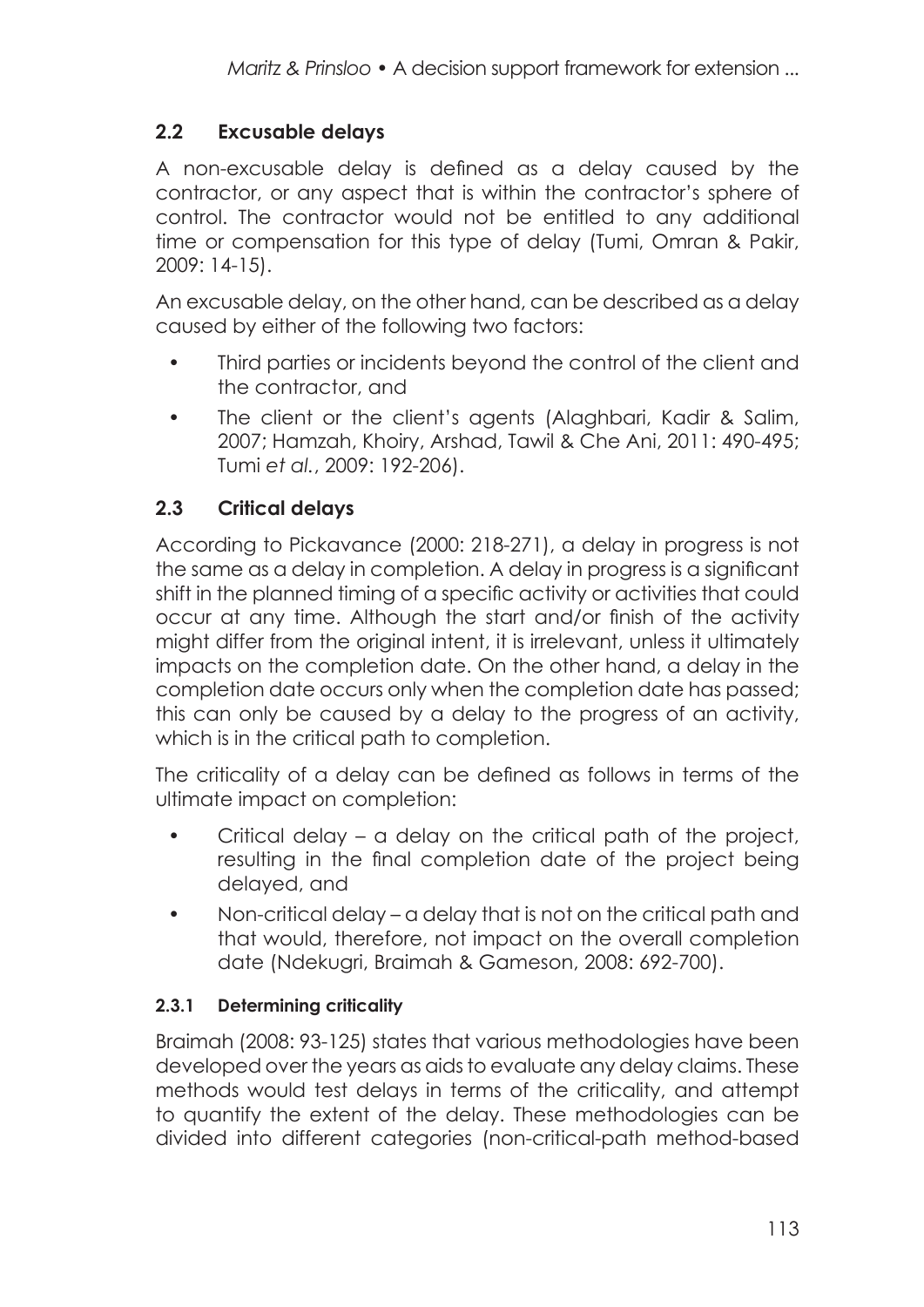techniques and critical-path method-based techniques) and different types, as are encountered in projects.

The methodologies for analysing delay are summarised and categorised in Table 1.

|                          | Common<br>name                | Description                                                                                             | Literature                                                                                                                                         |
|--------------------------|-------------------------------|---------------------------------------------------------------------------------------------------------|----------------------------------------------------------------------------------------------------------------------------------------------------|
| Non-CPM-based techniques | S-curve                       | Develop time/cost S-curve<br>baseline and compare with<br>actual S-curve                                | Rubin, Fairweather & Guy<br>(1999)                                                                                                                 |
|                          | Global<br>impact<br>technique | Show all delays on bar chart<br>Total delay = sum of all<br>delays                                      | Leary & Bramble (1988); Alkass,<br>Mazerolle & Harris (1995; 1996:<br>375-394); Pinnell (1998)                                                     |
|                          | Net impact                    | Show all delays on bar chart<br>Eliminate concurrence<br>Total delay $=$ sum of net<br>delays           | Leary & Bramble (1988); Alkass<br>et al. (1995, 1996: 375-394)                                                                                     |
| CPM-based techniques     | As-planned<br>vs. as-built    | Compare baseline<br>programme with as-built<br>programme to determine<br>overall delay                  | Stumpf (2000: 32-32); Lucas<br>(2002: 30-36); Lovejoy<br>(2004: 27-30); Pickavance<br>$(2005: 218-271)$                                            |
|                          | As-planned<br>but for         | Take the actual as-built<br>schedule and take out the<br>duration of all the excusable<br>delays        | Alkass et al. (1996: 375-394);<br><b>Pinnell (1998)</b>                                                                                            |
|                          | Impacted<br>as-planned        | Incorporate delays into<br>as-planned (baseline)<br>programme                                           | Trauner (1990); Pinnell (1998);<br>Lucas (2002: 30-36); Lovejoy<br>(2004: 27-30) Pickavance<br>$(2005: 218-271)$                                   |
|                          | Collapsed<br>as-built         | Eliminate delays from as-built<br>programme                                                             | Pinnell (1998); Stumpf<br>(2000: 32-32); Wickwire &<br>Groff (2004: 3-9); Lovejoy<br>$(2004: 27-30)$                                               |
|                          | Window<br>analysis            | Divide the programme in a<br>number time periods<br>Update each window with<br>delays in that period    | Galloway & Nielsen (1990);<br>Bordoli & Baldwin (1998:<br>327-337.); Finke (1999:<br>96-100); Lovejoy (2004: 27-30);<br>Pickavance (2005: 218-271) |
|                          | Time<br>impact<br>analysis    | Establish effect of individual<br>delays on baseline<br>programme<br>Evaluate delays<br>chronologically | Leary & Bramble (1988);<br>Alkass et al. (1996: 375-394);<br>Pickavance (2005: 218-271).                                                           |

Table 1: Existing delay analysis methodologies

Source: Braimah (2008: 93-125)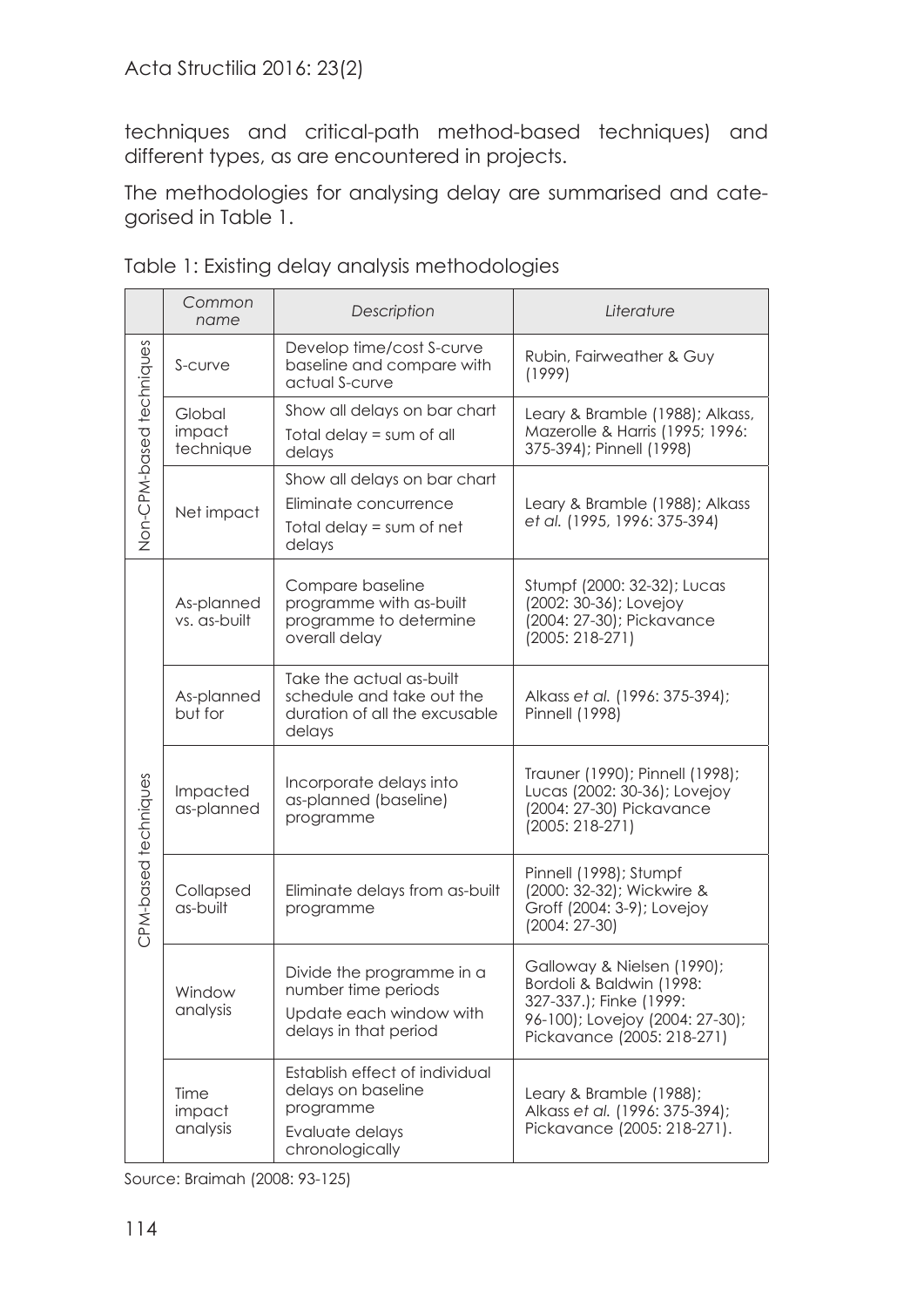#### **2.3.2 General deficiencies of delay-claim analysis methodology**

In general, the existing methods of evaluating delays and formulating claims are "inaccurate, time-consuming and costly". Preparing the claims involves scrupulous digging up information through piles of project documents to arrange and ascertain the relevant delays encountered throughout the project lifecycle (Alkass *et al.*, 1996: 375-394).

In addition to the diverse outcomes that existing methods produce, when applied to the same set of delay claims data, other significant matters that can possibly influence the outcomes are frequently not even considered when applying these techniques. These matters comprise the functionality of the programming software employed; resource loading and levelling requirements; resolving concurrent delays, and delays in pacing the strategies (Braimah, 2013: 506-531).

## **2.4 Compensable delays**

Compensation will have to be considered if a delay is found to be excusable, and it should be established whether the delay can be defined as follows:

- Non-compensable delay an excusable delay caused by factors beyond the control of the client and the contractor. Although most forms of contract make provision for the extension of the contract-completion date, the contractor will not receive compensation from the client; and
- Compensable delay an excusable delay caused by the client or the client's agents. The contractual completion date will be extended, and the contractor will receive compensation from the client (Tumi *et al.*, 2009: 192-206).

The JBCC agreement clearly differentiates between delays that would attract compensation and delays that are not compensable. Clause 23.1 provides a list of delay-causing events, which would not result in an adjustment of the contract value (compensation). On the other hand, clause 23.2 makes provision for delaying events, which would attract compensation. Clause 23.3 also makes provision for circumstances, not specifically mentioned in clause 23.1, while clause 23.2 makes provision for circumstances beyond the contractor's reasonable control.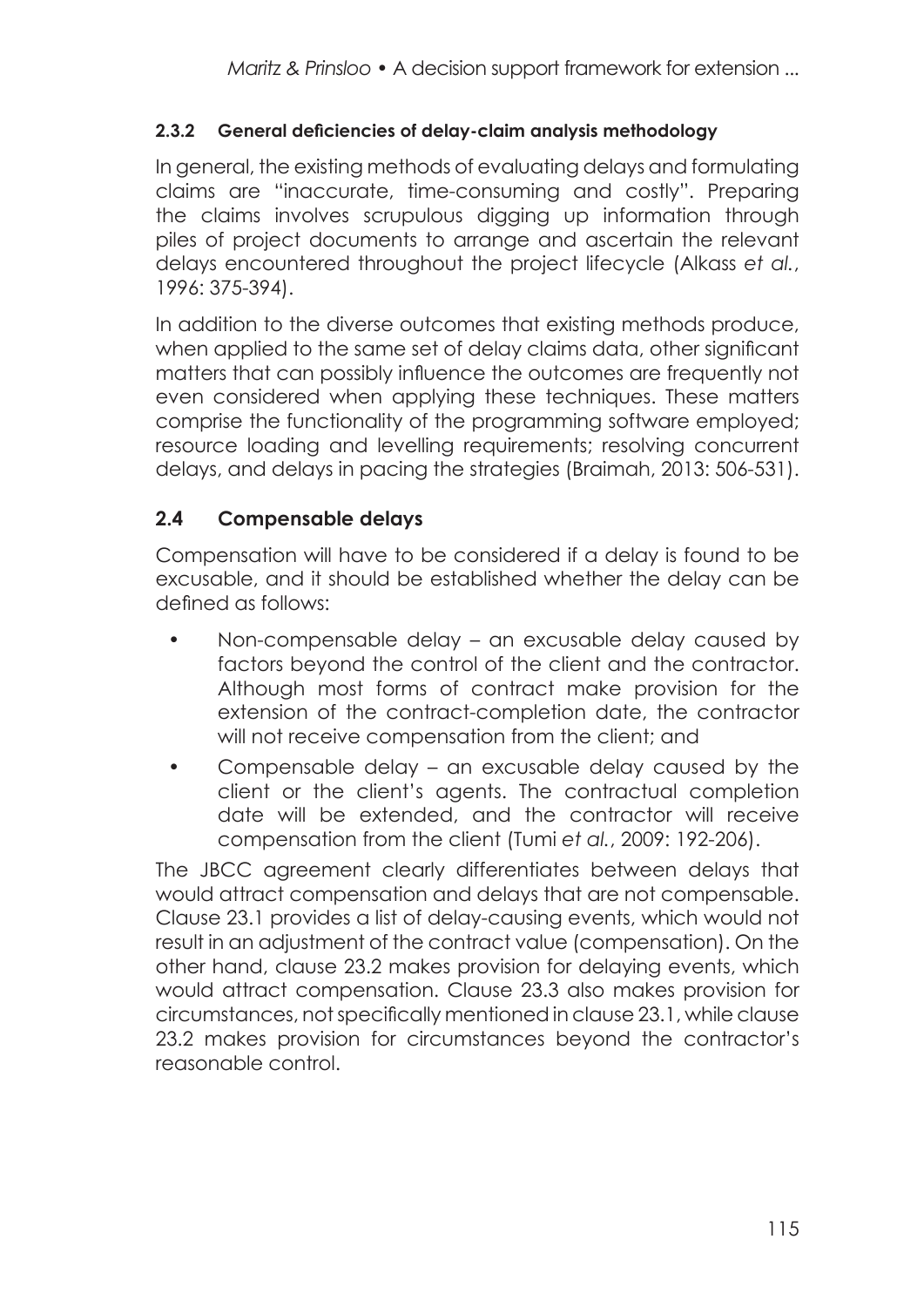## **2.5 Contractual compliance in terms of delay claims**

In order to assist contracting parties in dealing with claims that might arise during the execution of the construction contract, the majority of the standard construction contracts contain provisions, under which the contractor can recover compensation from the employer for various losses suffered – where the project is prolonged or disrupted by certain specified causes (Croeser, 2010: 20).

However, the majority of contractual regimes, and even general conditions of contract, do not provide details of the principles governing the assessment of claims for EOT; this is left to the professionals involved in each project (Yogeswaran, Kumaraswamy & Miller, 1998: 283-293).

Delay-claim clauses in the majority of the standard construction contracts can be classified into the following two main categories:

- Clauses dealing with the notification of a possible delay, and
- Clauses dealing with the claim itself.

Compliance with all contract provisions in regard to claims is a prerequisite for the claim to be considered for approval.

## **3. Research methodology**

#### **3.1 Research design**

In considering the choice of the research design, one should bear in mind that the research is undertaken in the built environment. Builtenvironment disciplines are primarily applied sciences, focusing on the application more than on the mere generation of knowledge (Klosterman, 1983: 216-225; Knight & Ruddock, 2009:1-12, 14-27). Given this background, the research design should be able to deliver results that can be applied in practice. Upon further investigation, it became evident that action research, a very specific qualitative approach, would be the most appropriate choice for the research design.

Action research can be defined as a participatory, democratic process, concerned with developing practical knowledge in the pursuit of worthwhile human purposes, grounded in a participatory worldview. It seeks to bring together actions and reflection, theory and practice, in participation with others, in the pursuit of practical solutions, in order to address issues of pressing concern to people. Reason and Bradbury (2001: 1-19) and Huang (2010: 93-109) simplified it further by stating that action research is an approach to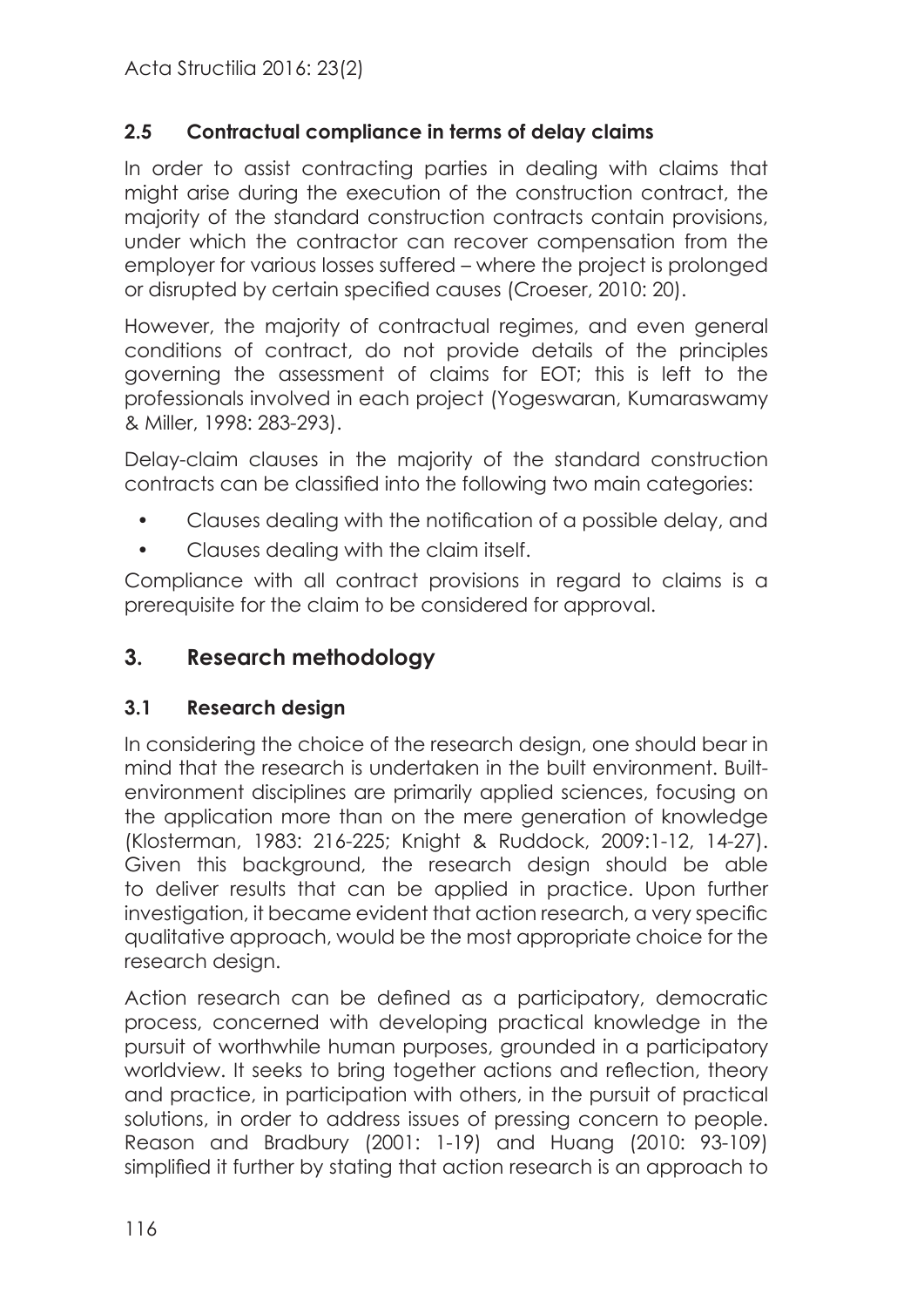knowledge creation that results from a context of practice; it requires researchers to work with practitioners.

## **3.2 Methodology**

The action research process required to develop a decision-tree support framework for the assessment of EOT claims was executed, as depicted in Figure 2.



Figure 2: Action research process to develop a decision-tree support framework

The first step in the action-research process was to conduct a literature review. The main objective of the literature review was to identify the key decisions required in the assessment of constructiondelay claims. For a decision tree to be functional, the decisions to be considered in order to reach a conclusion should be known. Therefore, key decisions are an essential requirement when developing a decision tree.

The literature was of great assistance, not only when identifying critical decisions in the assessment of EOT claims, but also to further investigate important considerations associated with the key decisions.

The information, in terms of critical decisions identified during the literature-review process, was utilised as the input to develop a decision tree for the assessment of EOT claims.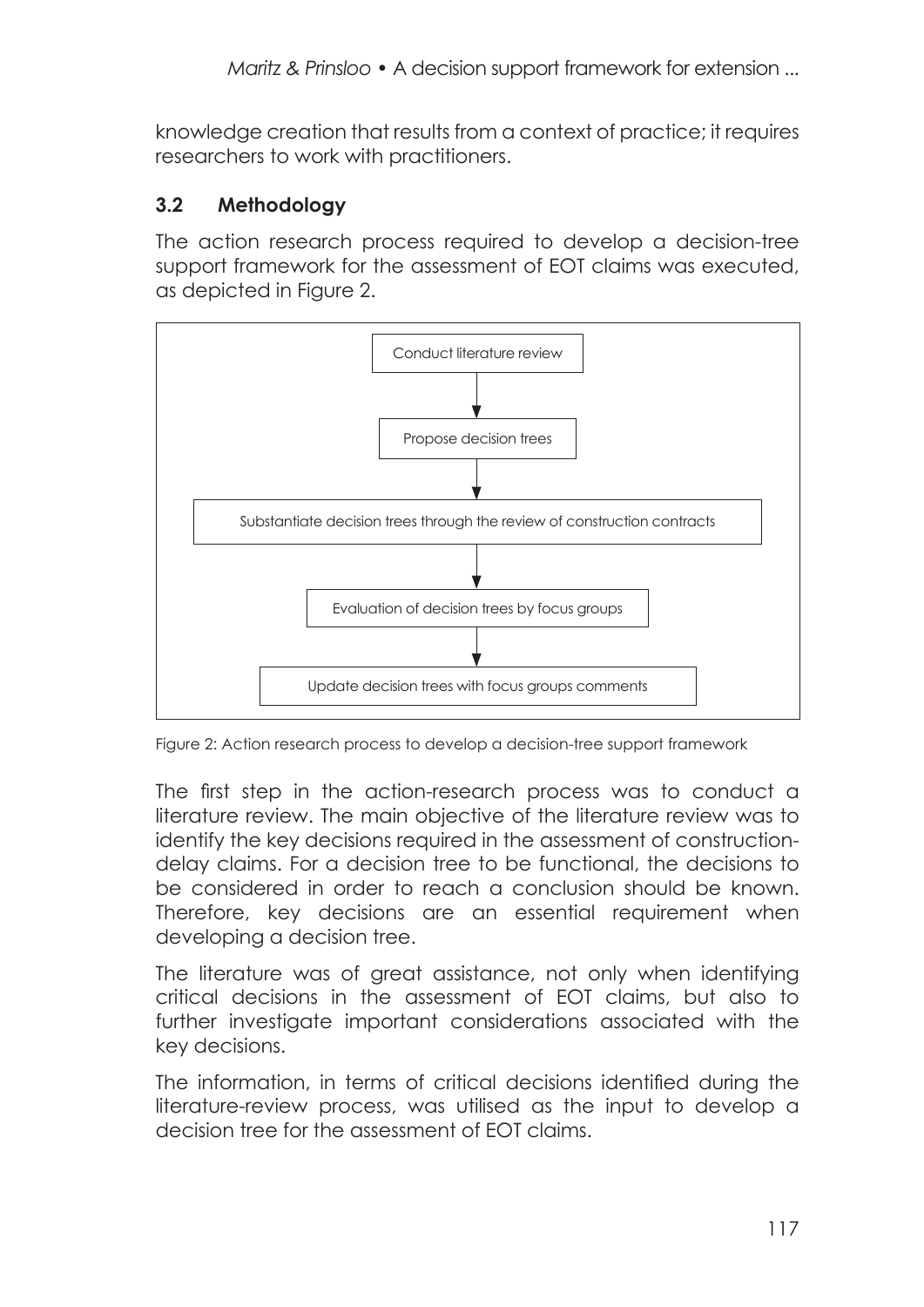#### **3.3 Research instrument**

A research instrument is a tool utilised to gather the data for analysis (Hofstee, 2006: 107-119). The research tool should be considered in the context of the action-research design followed in the study. The focus-groups process was viewed as the most appropriate approach, as "focus groups explicitly use group interaction as a part of the method" (Kitzinger, 1995: 299). To further supplement the focus-group process, selected interviews were also held with industry specialists.

## **3.4 Data**

The absence of a specific grouping structure of construction industry specialists knowledgeable and experienced in EOT claims necessitated the use of non-probability sampling. Purposive sampling, one of the most common non-probability sampling strategies, was deemed to be the most appropriate approach. Purposive sampling calls for the participants to be selected on the merits of their specific involvement and the experiences central to the phenomenon being studied (Greig, Taylor & MacKay, 2012: 81-200).

The level of knowledge required excluded some possible participants, who would only have a basic knowledge of contract clauses – as a result of the utilisation of the specific contract in a project. Consequently, it was decided to target those members serving on the technical committee of the organisation responsible for the compilation of the construction contract. To ensure that meaningful participation of all the group members was possible, it was decided to keep the number of participants as low as possible. As a result of the small number of possible participants with the sufficient degree of expertise in this specialised subject, larger focus groups were not possible.

|    | Designation                                  | Years of experience |
|----|----------------------------------------------|---------------------|
| 1. | Architect; CEO JBCC technical committee      | Over 40 years       |
| 2. | Contractor; Construction contract specialist | Over 30 years       |
| 3. | Contractor, Construction contract specialist | Over 30 years       |
| 4. | Construction contract consultant             | Over 30 years       |

Table 2: Focus-group participants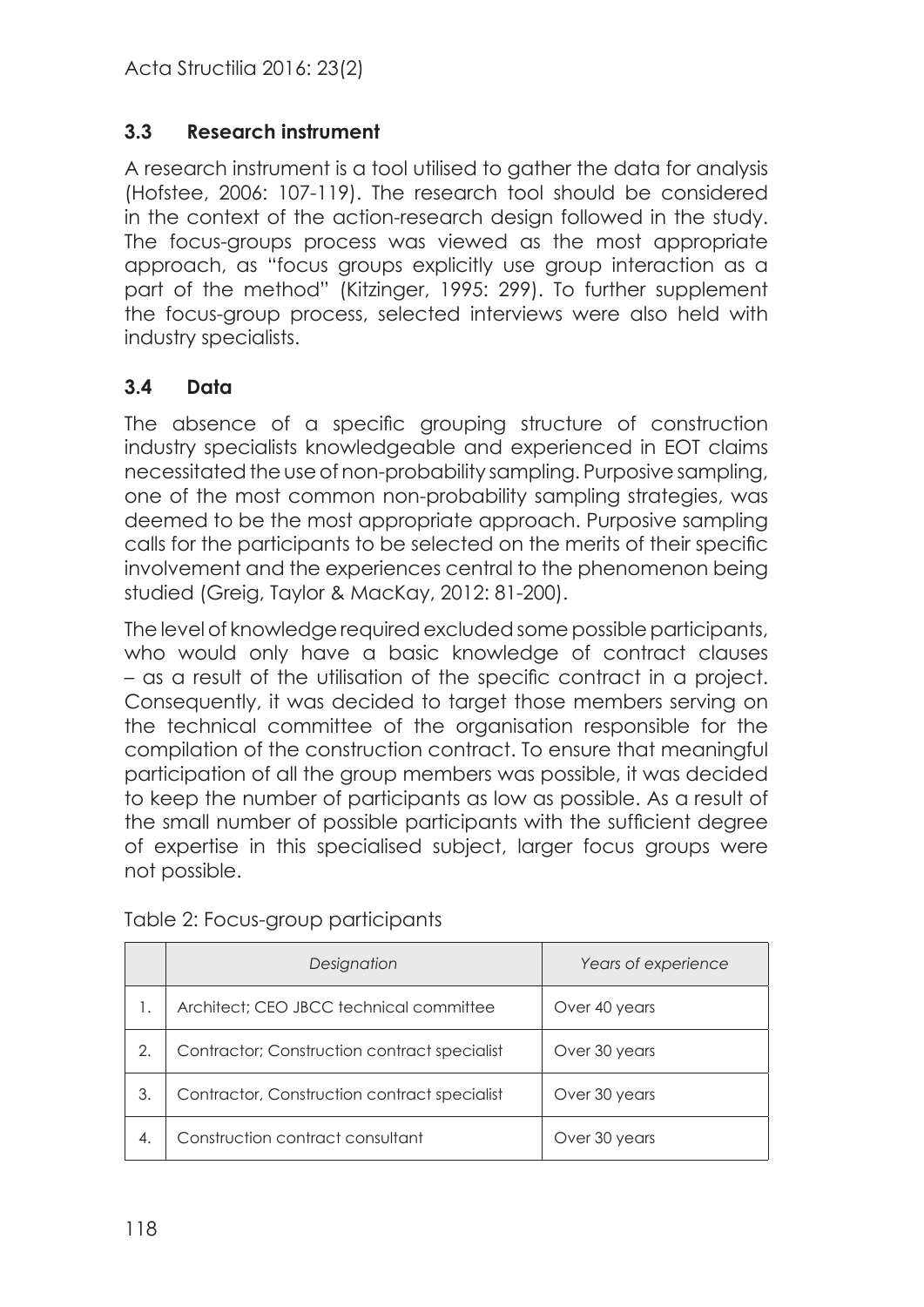|     | Designation                                              | Years of experience |
|-----|----------------------------------------------------------|---------------------|
| 5.  | Quantity Surveyor; Construction Contract<br>specialist   | Over 40 years       |
| -6. | Architect; attorney; Construction Contract<br>specialist | Over 40 years       |

The data gathered by means of the focus group and interview process were extremely valuable, and led to a number of amendments to the original proposed decision trees developed.

# **3.5 Limitations**

The main objective was to provide a holistic guideline to assist in the assessment of EOT claims. The EOT assessment process addresses a large number of different aspects. It was not possible to do an in-depth analysis of each of the different aspects, partly because of time and practical constraints, and partly because too much detail would detract from the aim to provide an overall guideline with an emphasis on ease-of-use.

## **4. Findings**

## **4.1 Universal decision tree framework**

To be able to apply decision tree principles to EOT analysis, it was necessary to identify the decisions taken as part of the evaluation process. The literature, focus groups and interviews identified the following essential decisions required when an EOT claim is to be analysed:

- Was the delay critical?
- Was the delay excusable?
- Were the contractual provisions complied with?
- Was the delay compensable?

Decision trees address decisions in a sequential manner. As a result, it is necessary to determine the sequence in which the above decisions should be made.

The decision on whether the delay is compensable can only be made once all the other decisions have had a positive outcome and it is established that EOT should be awarded. Therefore, this decision should be considered last. A logical approach would be to sequence decisions in terms of the consequence of the outcome of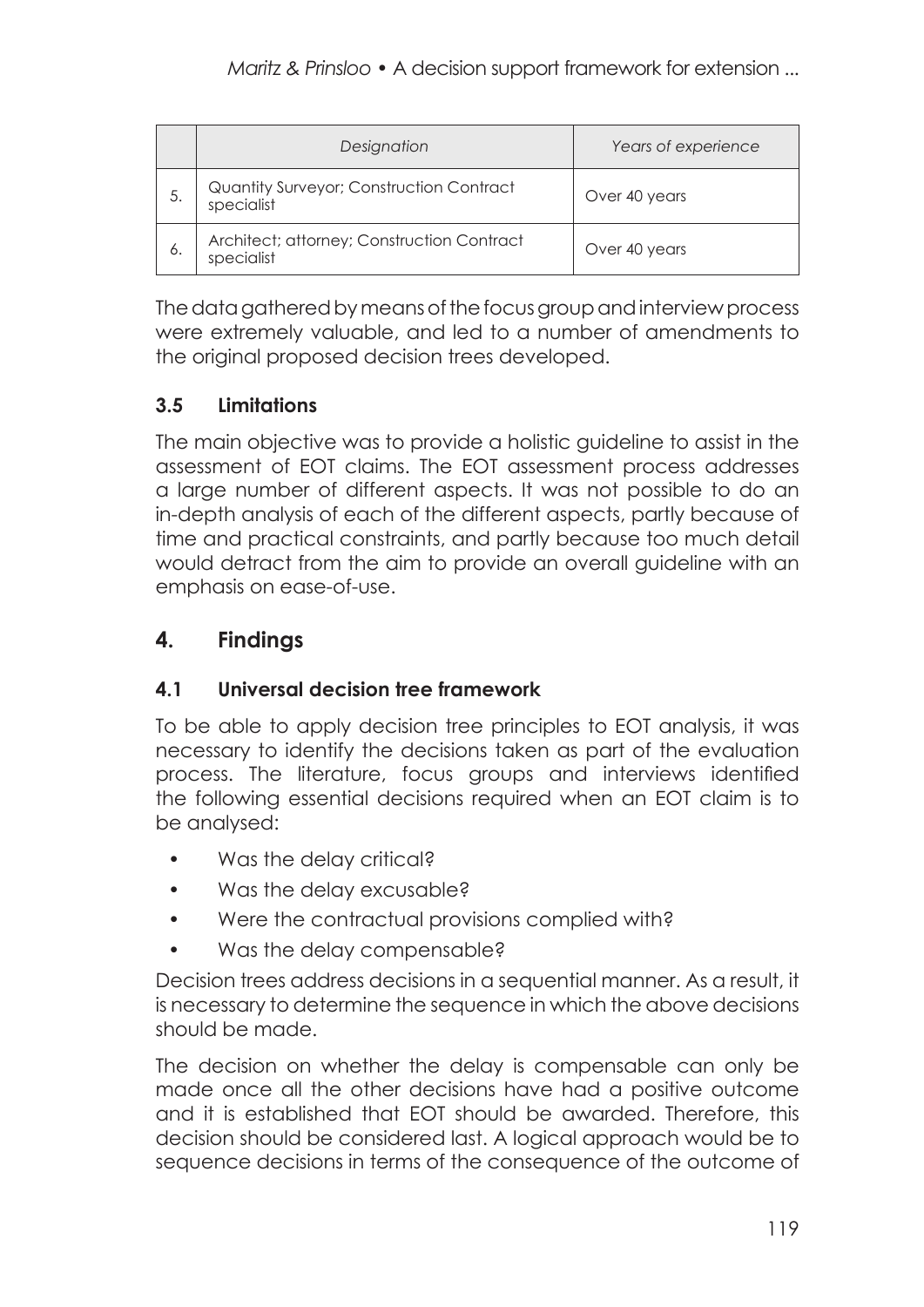the decision. If a specific decision would lead to the rejection of the EOT, it would make sense to consider this decision first. However, it is not possible to decide which of the three remaining decisions should be addressed first, by merely examining the outcome of the decision, because a negative response to any of the first three decisions would result in the EOT not being awarded. The degree of effort required in making a decision in each of the three questions differs. In practical terms, it would make sense to consider the decision that would require the least amount of effort first. Should this first decision result in the claim not being awarded, time would not unnecessarily be spent on decisions that require more effort to consider.

To determine whether a delay is critical is normally the most complex and time-consuming part of an EOT claim analysis. A practitioner would not want to embark on this cumbersome process without knowing that the contract provisions were complied with and the delay is indeed excusable. For this reason, it is proposed that criticality should only be considered after contractual compliance was assessed and the question as to whether the delay is excusable has been addressed. To determine whether a delay is excusable (beyond the contractor's reasonable control) can sometimes be complex and time consuming. It is reliant on evidence presented by the contractor and the verification by the person responsible for the EOT claim analysis.

To determine whether the general contract clauses were complied with would normally not be a very involved process, as the facts presented in the EOT claim submission would be evaluated in terms of the relevant contract clauses. It is, therefore, proposed that the compliance with contract clauses should be considered before a determination is made on whether the delay is excusable. The following sequence of decision-making is, therefore, proposed:

- Decision 1 Were the contractual provisions complied with?
- Decision 2 Was the delay excusable?
- Decision 3 Was the delay critical?
- Decision 4 Was the delay compensable?

If the decisions required in the EOT claim analysis process are translated into a decision tree, the decision tree can be formulated as follows (refer to Figure 3):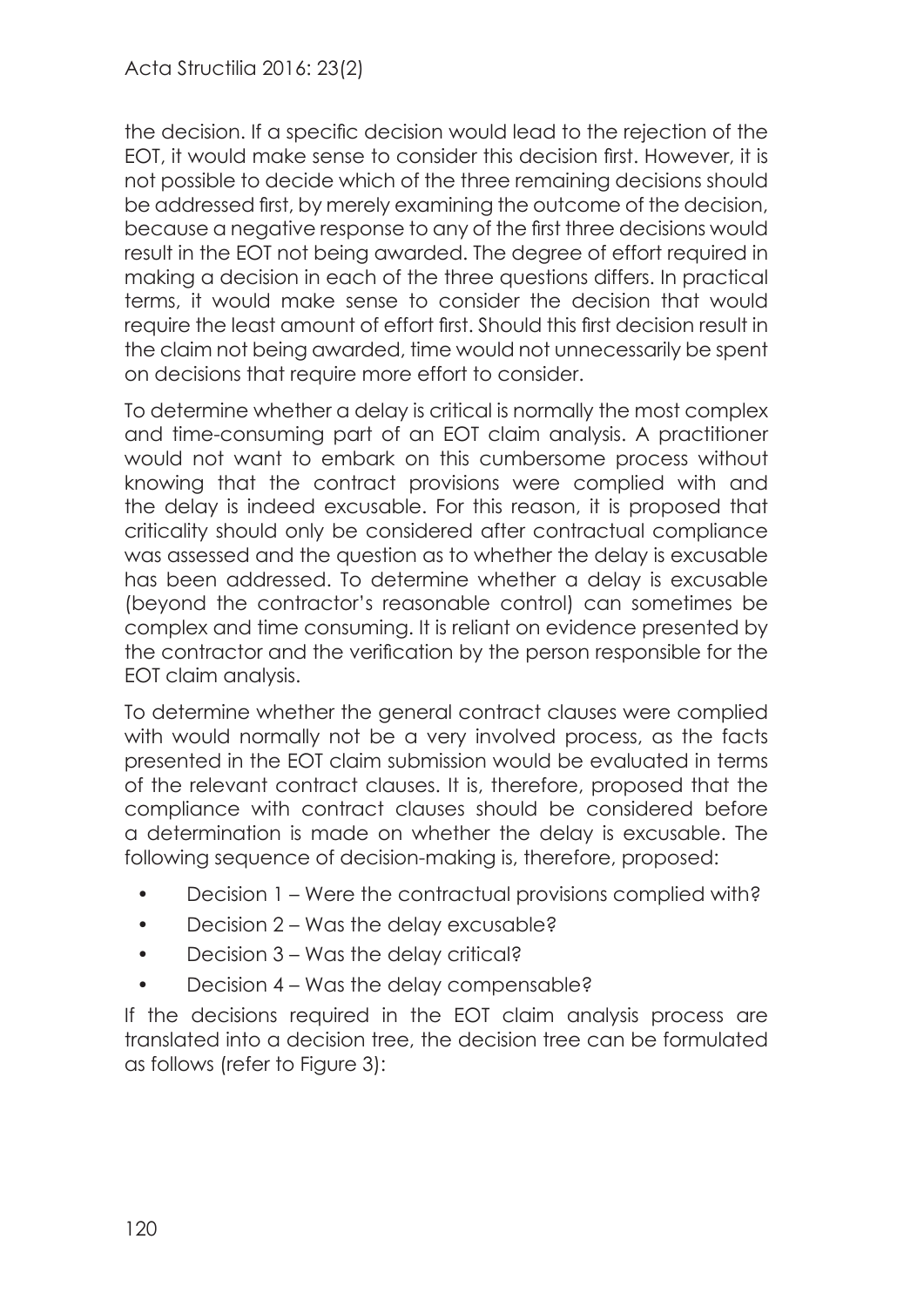

Figure 3: Universal decision-tree framework

The principles defined as part of the universal decision-tree framework can be applied in the process of assessing EOT claims when utilising the JBCC agreement.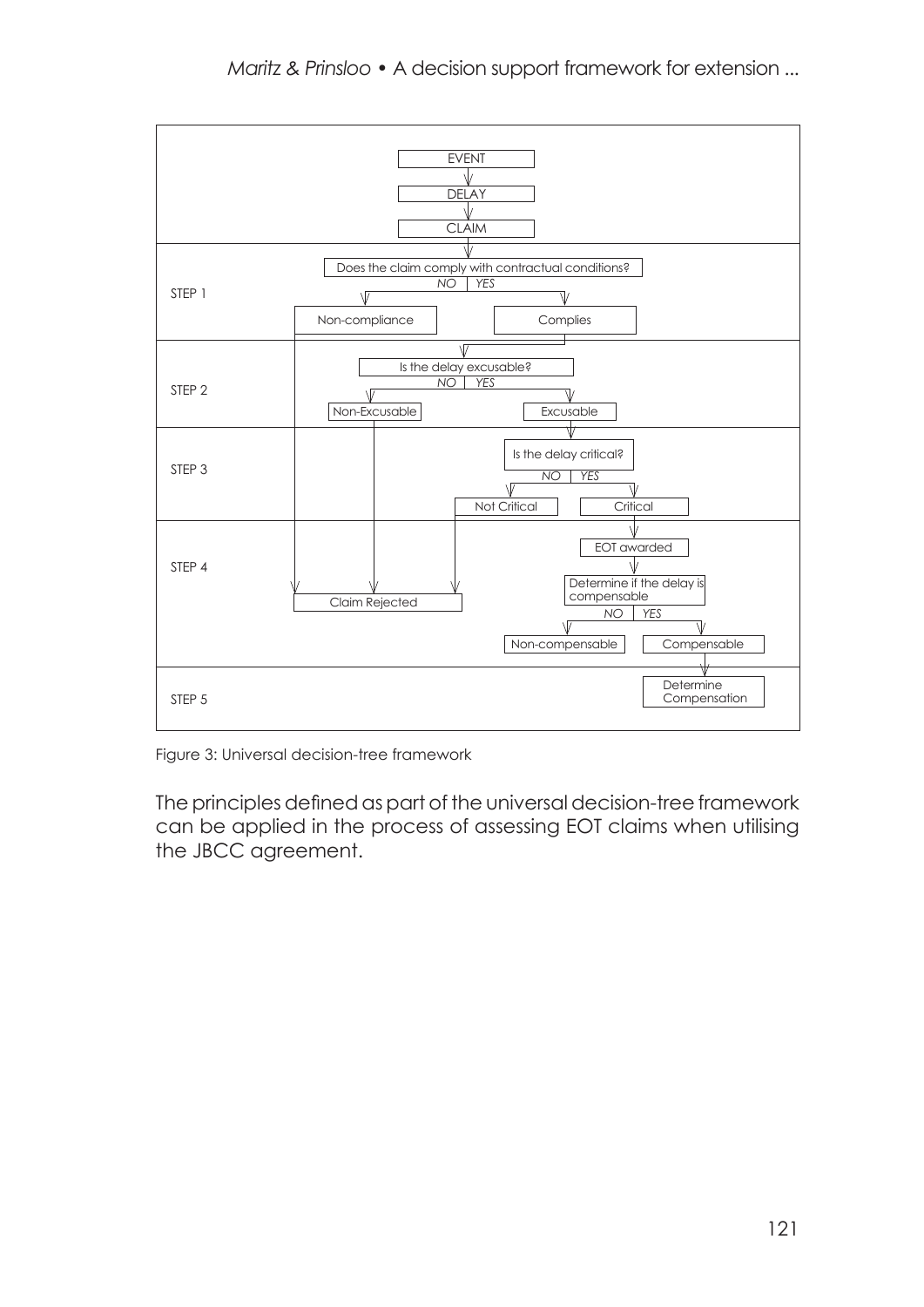#### **4.1.1 Assess contractual compliance (step 1)**



Figure 4: Decision tree: JBCC contract compliance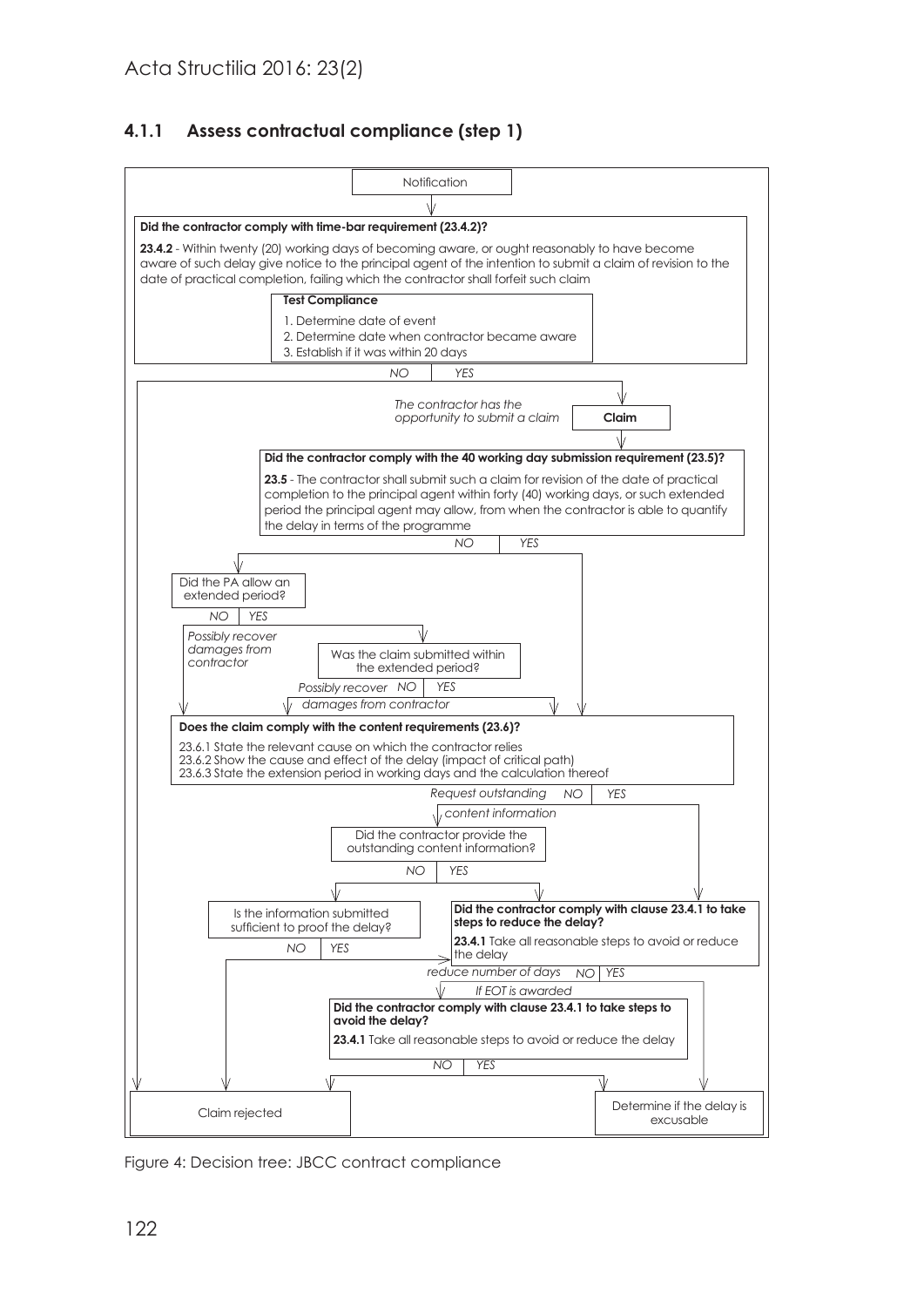The test for contractual compliance in the JBCC agreement is twofold. First, criteria in terms of the notification of delay should be complied with and, secondly, certain requirements in terms of the claim should be met.

The main focus of the notification clause is to determine if the contractor complied with the time-bar requirements set in clause 23.4.2. According to the clause, the contractor should provide a notice within 20 working days of becoming aware of the delay. The clause is clear that, should this time bar not being adhered to, the claim will be forfeited. Therefore, the first decision as part of the decision-tree framework should be to test compliance with the timebar requirements.

If the provision in clause 23.4.2 is strictly applied to a situation where the contractor has not met the 20 working-day notification requirement, then the claim can be rejected. However, from a common-law and a case-law perspective, the decision to reject the claim is perhaps not so simplistic. In case law, it is clear that, if a client, by his own act, delays performance, he is not entitled to take advantage of his own wrong. One example can be found in *Kelly and Hingle's Trustees vs Union Government (Minister of Public Works) 1928 TPD 272,* a case dealing specifically with delay and the right of the employer to impose liquidated damages on the contractor, as a result of delayed completion of the work. Feetham J. quoted the English case of *Holme vs Guppy*, in which case it was held that "if a man by his own act prevents the performance of what another has been stipulated to perform, he cannot take advantage of his own wrong.*"* And further "… and there are clear authorities that if the party be prevented, by the refusal of the other contracting party, from completing the contract within the time limited, he (the contractor) is not liable in law for the default. It is clear, therefore, that the plaintiffs (the contractor) were excused from performing the agreement contained in the original contract. The plaintiffs were, therefore, left at large, and are not to forfeit anything for the delay*.*

If this principle is applied to the time-bar provision in clause 23.4.2, it is perhaps not advisable to immediately reject a claim if the 20 working-day notification provision was not adhered to. It should first be considered whether the delay was not as a result of the actions of the client. If this was the case, the contractor might have a remedy in law if the claim is outright rejected – due to non-compliance with the time bar.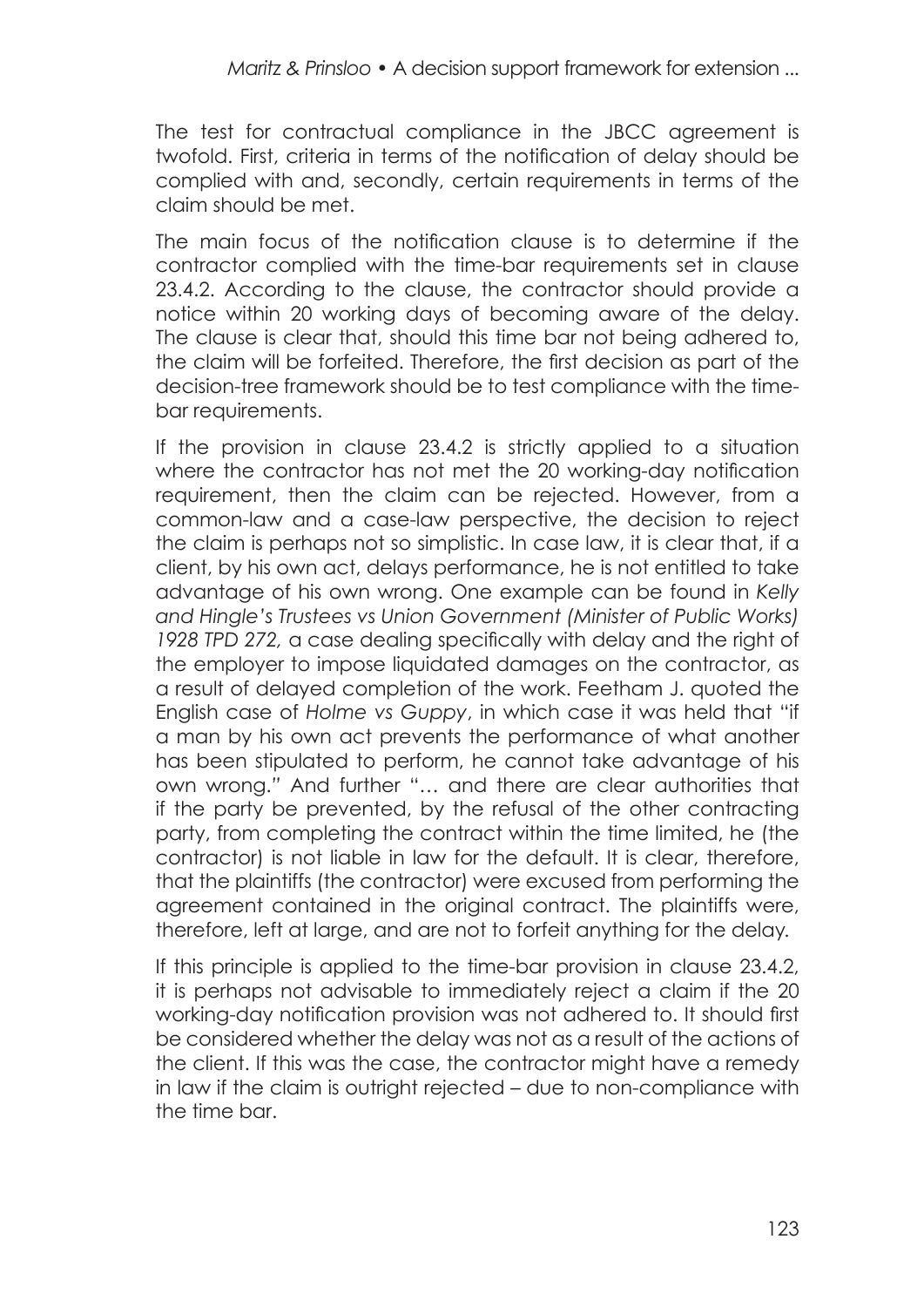Should it be found that the time bar required was adhered to, the next step would be to assess compliance in terms of the claimadmission requirements.

According to clause 23.5, the submission of the claim is also governed by a requirement to submit the claim within a stipulated period of time. The contractor should submit the claim within 40 working days from the time when the contractor is able to quantify the delay in terms of the programme. Provision is also made for the principal agent to allow an extended period for claim submission.

The second decision, as part of the decision-tree framework, would therefore be to establish if the claim was submitted within the stipulated period of time. It should be borne in mind that the principal agent would only be in a position to verify adherence to the deadline once the claim is submitted, as the relevant information to determine when the contractor was able to quantify the delay in terms of the programme (in accordance with clause 23.5) will only be submitted with the claim. In contrast to the notification clause (clause 23.4.2), the clause dealing with the submission of the claim is silent on the consequence of non-adherence to the 40 working-day submission requirement. Without a specific provision in the clause that the claim will be forfeited if the 40 working-day submission requirement was not adhered to, it is not advisable to reject the claim on this basis.

The first consideration would be to determine if the principal agent granted an extended period for the claim to be submitted. If an extended period was agreed to, it should then be determined whether the contractor complied with the deadline in terms of the extended period. Late submission in both scenarios, non-adherence to the original 40 working-day submission requirement, or to the extended deadline, would not lead to the rejection of the claim. It is in the contractor's interest to submit the claim as soon as possible, because, without an approved EOT claim, the practical completion date would not be adjusted. In a case where the claim was submitted late, the contractual remedy for the client is damages. It should be determined whether the client suffered any damages as a result of the late submission of the claim. The JBCC agreement does not provide specific guidance on how damages, as a result of the late submission of an EOT claim, should be dealt with. It is assumed that, if damages can be proven, it would be possible for the client to recover the cost in terms of clause 27.0 (recovery of expense and/ or loss).

If the claim was submitted within the 40 working-day deadline, or if it was submitted late, the next decision required will be to establish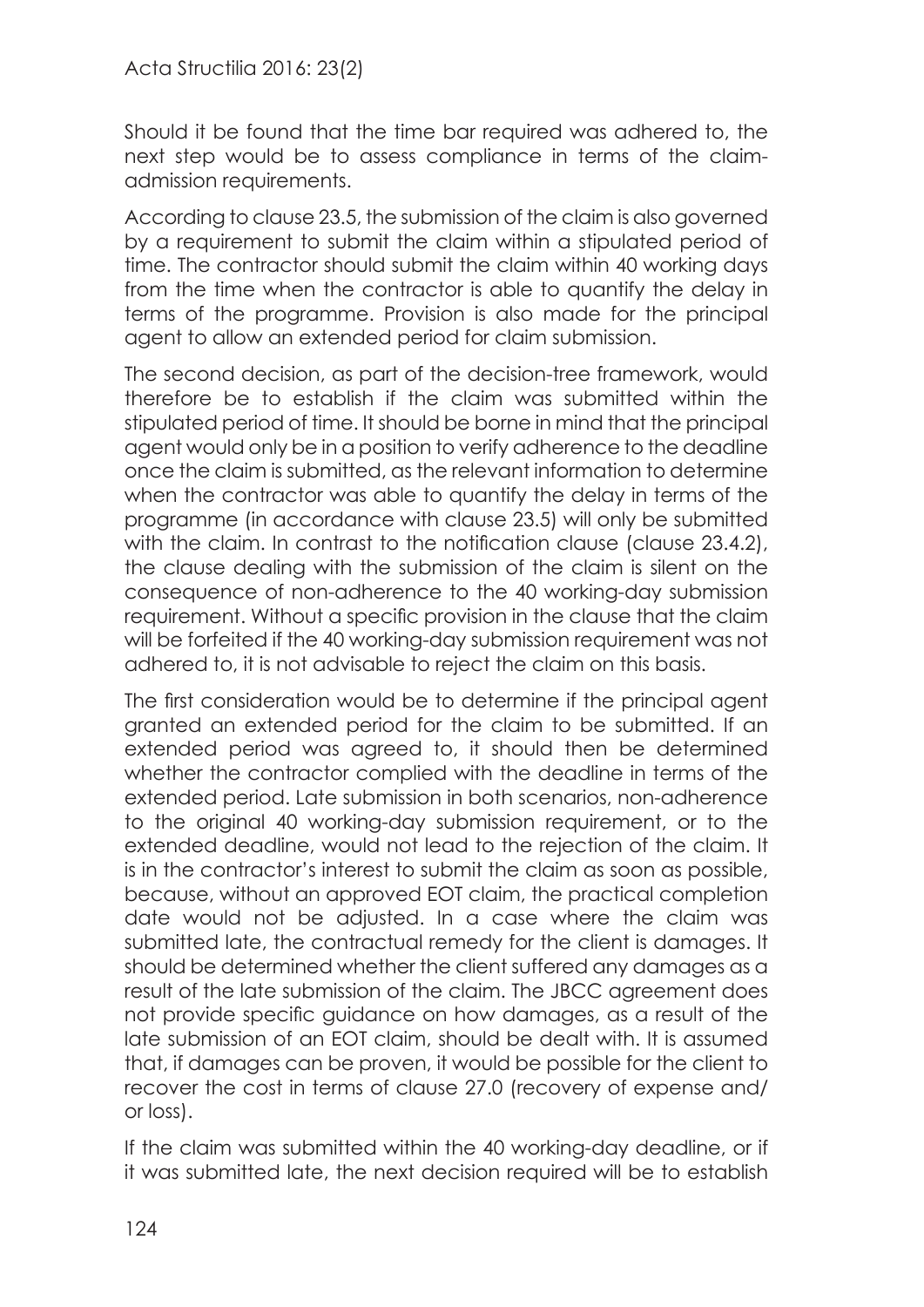if the claim complies with the content requirements stipulated in clause 23.6:

- *23.6.1 State the relevant clause on which the contractor relies.*
- *23.6.2 Show the cause and effect of the delay (impact of critical path).*
- *23.6.3 State the extension period in working days and the calculation thereof.*

No specific consequence is mentioned if the claim does not comply with the content requirements. In practice, the principal agent would normally request the contractor to submit additional information if sufficient information to comply with the content requirements was not provided, even though the JBCC agreement does not specifically deal with a request for additional information. If no information is forthcoming after a request for additional information by the principal agent, the claim would be evaluated on the basis of the original information provided. The lack of information could influence the outcome of the claim. At this stage, the principal agent would have to review the information submitted, and make a decision on whether the information was sufficient to confirm the delay. If the information is not sufficient – even after a request for additional information – it is probable that the claim would be rejected.

Should the content be acceptable, there still remains one requirement to consider – if all reasonable steps to avoid or reduce the delay were taken according to clause 23.4.1. The JBCC agreement is silent on the issue of non-compliance with this clause. The question that the principal agent should consider is whether any reasonable action from the contractor could have reduced the delay or even resulted in the avoidance of the delay. If it is clear that the action – or it may very well be the lack of action – by the contractor resulted in the delay persisting longer than necessary, the remedy might be to reduce the number of days awarded. It would only be possible to effect this reduction in step 3 of the universal decision tree, when it is being considered whether the delay is critical. The number of days awarded would only be determined in this step.

If it is found that the contractor could have taken reasonable steps to avoid the delay but the steps were not taken, this may lead to the rejection of the claim. If the contractor did take all the reasonable steps to reduce or avoid the delay, the next step in the decisiontree process would be to determine whether the delay is excusable (see Figure 5).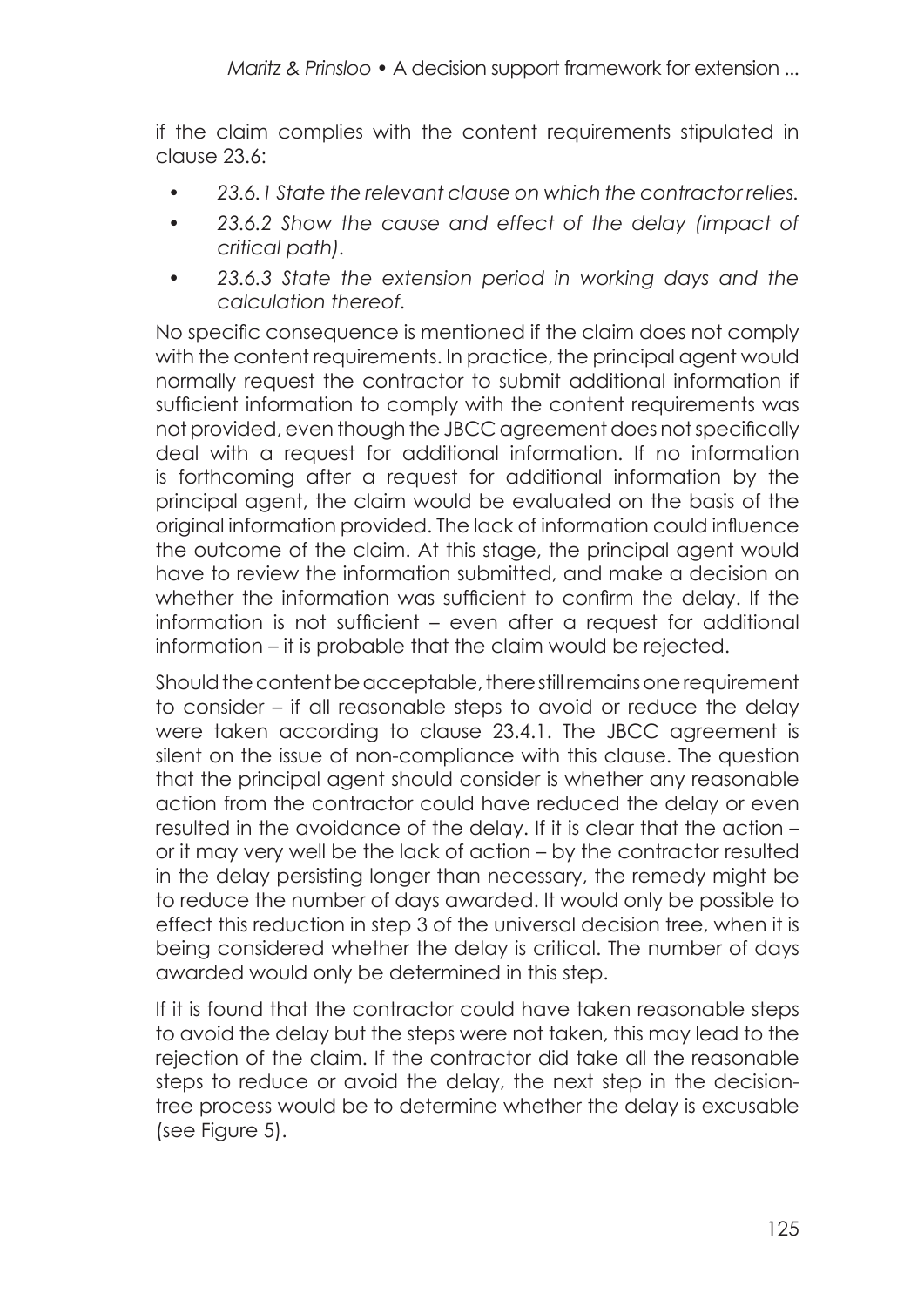#### **4.1.2 Determine whether the delay is excusable (step 2)**



Figure 5: Decision tree: JBCC excusable delay or not

The first decision required would be to assess whether the cause of the delay is specifically mentioned in the lists of possible delays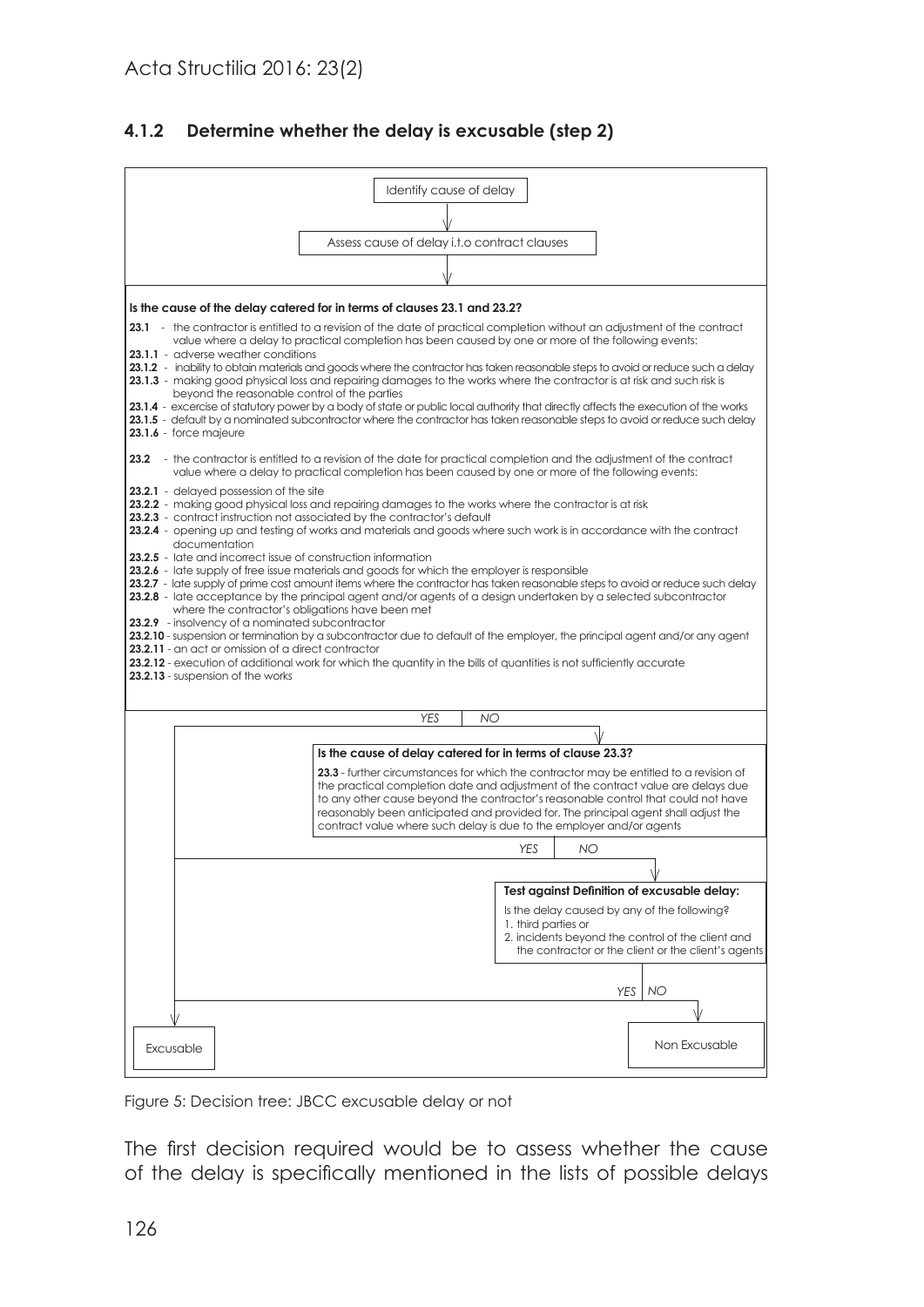provided in clauses 23.1 and 23.2. Should this be the case, the delay would then be viewed as excusable. If the delay is not specifically mentioned in any of the two clauses, it should then be considered in terms of clause 23.3. Clause 23.3 provides for the following criteria to test the cause of the delay:

- Is the cause of the delay beyond the contractor's reasonable control?
- Could the cause of the delay not have been reasonably anticipated and provided for?

To establish whether the delay is beyond the contractor's reasonable control and whether the cause of the delay could have been anticipated or provided for, it would be necessary to consult the tender documents. By assessing the tender documents, one should be able to establish the information available to the contractor in terms of the delay in question. This information would assist in answering the question as to whether the cause of the delay could have been anticipated or reasonably provided for. If the delay could not have been anticipated and provided for, this would qualify as an excusable delay. If the contrary is evident, the claim would be rejected on the basis that the contractor was responsible for the risk associated with the cause of the delay.

It is possible that the tender document might be silent on the cause of the delay in question. In such a case, it is proposed that the definition of an excusable delay be utilised to determine the outcome of the decision.

A final decision can now be made to determine if the cause of the delay was excusable. Should the assessment show that the delay is indeed excusable, and therefore not as the contractor's risk, the next consideration in the decision-tree framework is to determine whether the delay is critical.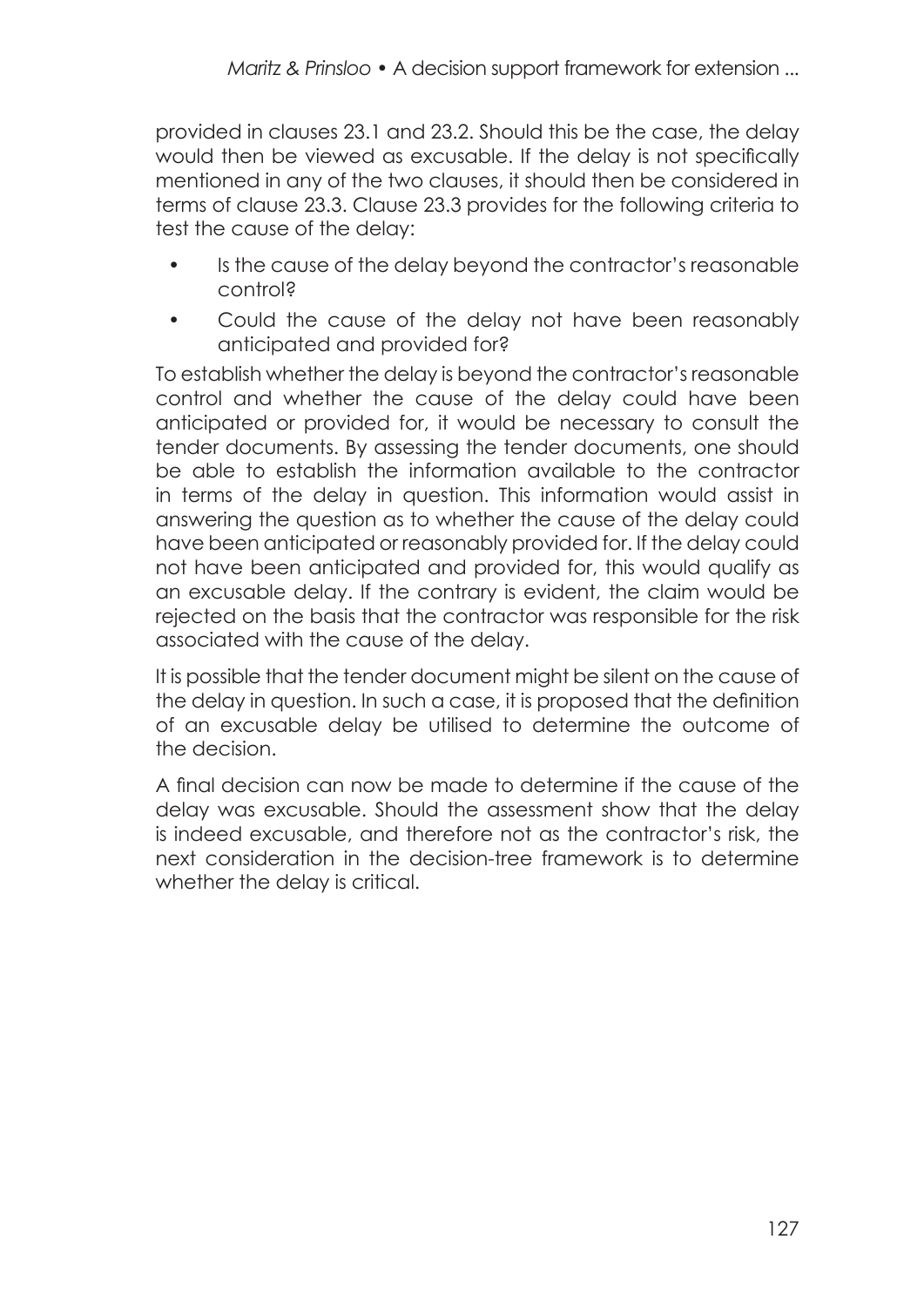

#### **4.1.3 Determine whether the delay is critical (step 3)**

Figure 6: JBCC: Decision tree to determine if delay is critical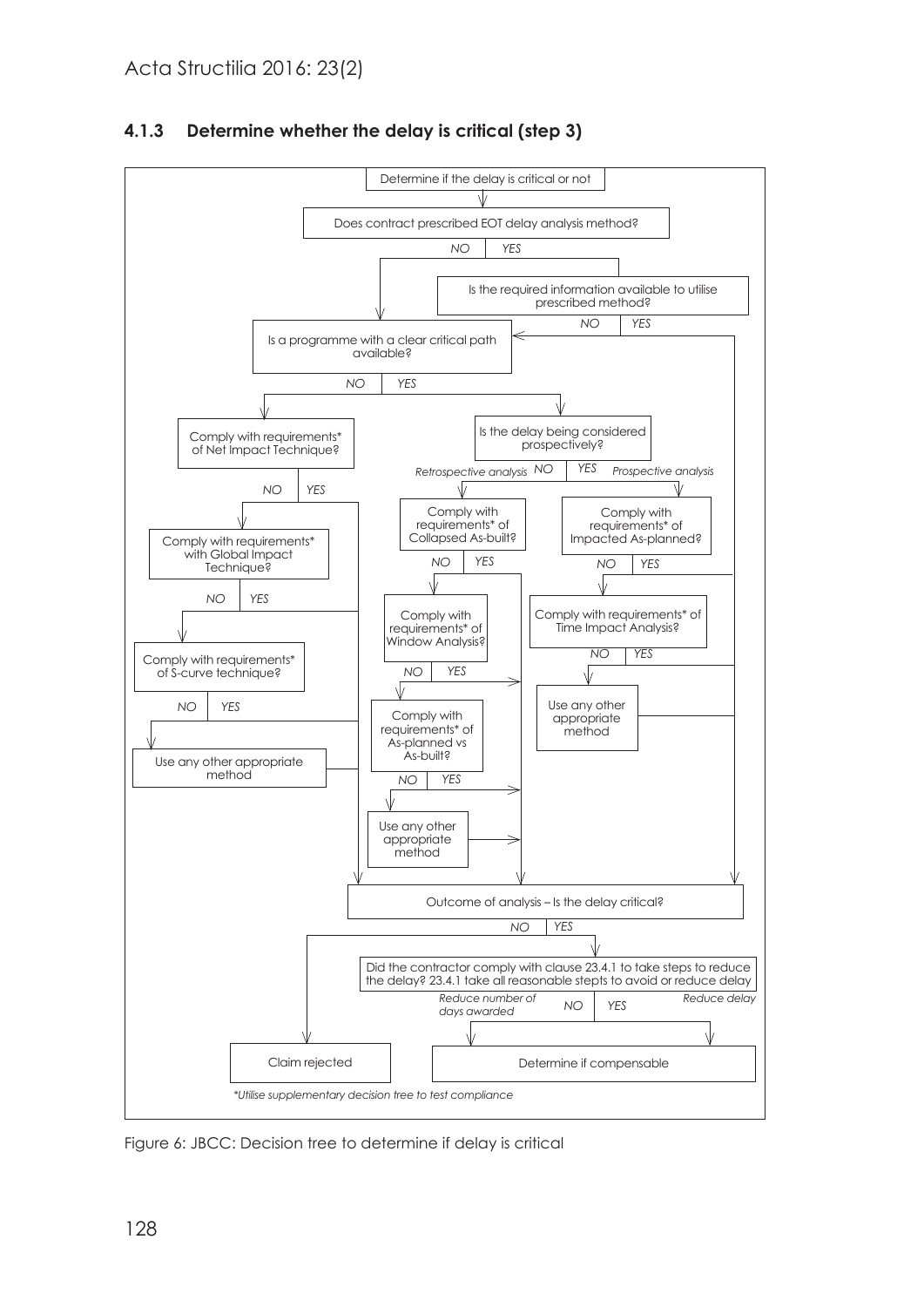To determine whether the delay is critical, the first decision required as part of the decision tree would be to establish which of the EOT delay analysis methods (DAM) should be utilised. The JBCC agreement does not prescribe the type of DAM to be utilised, therefore leaving the choice open to the principal agent.

EOT DAMs can be divided into two main categories: non-critical path methods and critical path methods. It would be preferable to utilise a critical path method. As this outcome would be conclusive as to whether the delay was critical or not. Unfortunately, in some instances, a programme with a clear critical path may not be available, and a decision would have to be made with the limited information available. In such cases, the only alternative would be to utilise one of the non-critical path methods. The second consideration in the decision tree would be to determine whether a programme with a clear critical path is available. If the response is positive, the next consideration would be to decide on the most appropriate critical path method to utilise.

The timing of when the analysis is taking place would have an impact on the choice of DAM. Prospective analyses seek to determine the likely impact of the delay on the project completion date. Retrospective analyses seek to determine the actual impact of the delay on the completion date. Therefore, before the decision tree considers the choice of DAM, it requires that it should first be determined whether the delay is being considered prospectively or retrospectively.

Braimah and Ndekugri (2008) did a study on the factors that influence analysts' selection from these methodologies. Eighteen factors were identified with the help of the literature review and pilot surveys, and then ranked on their relative importance, based on data collected in a nationwide survey of United Kingdom construction organisations (Table 3).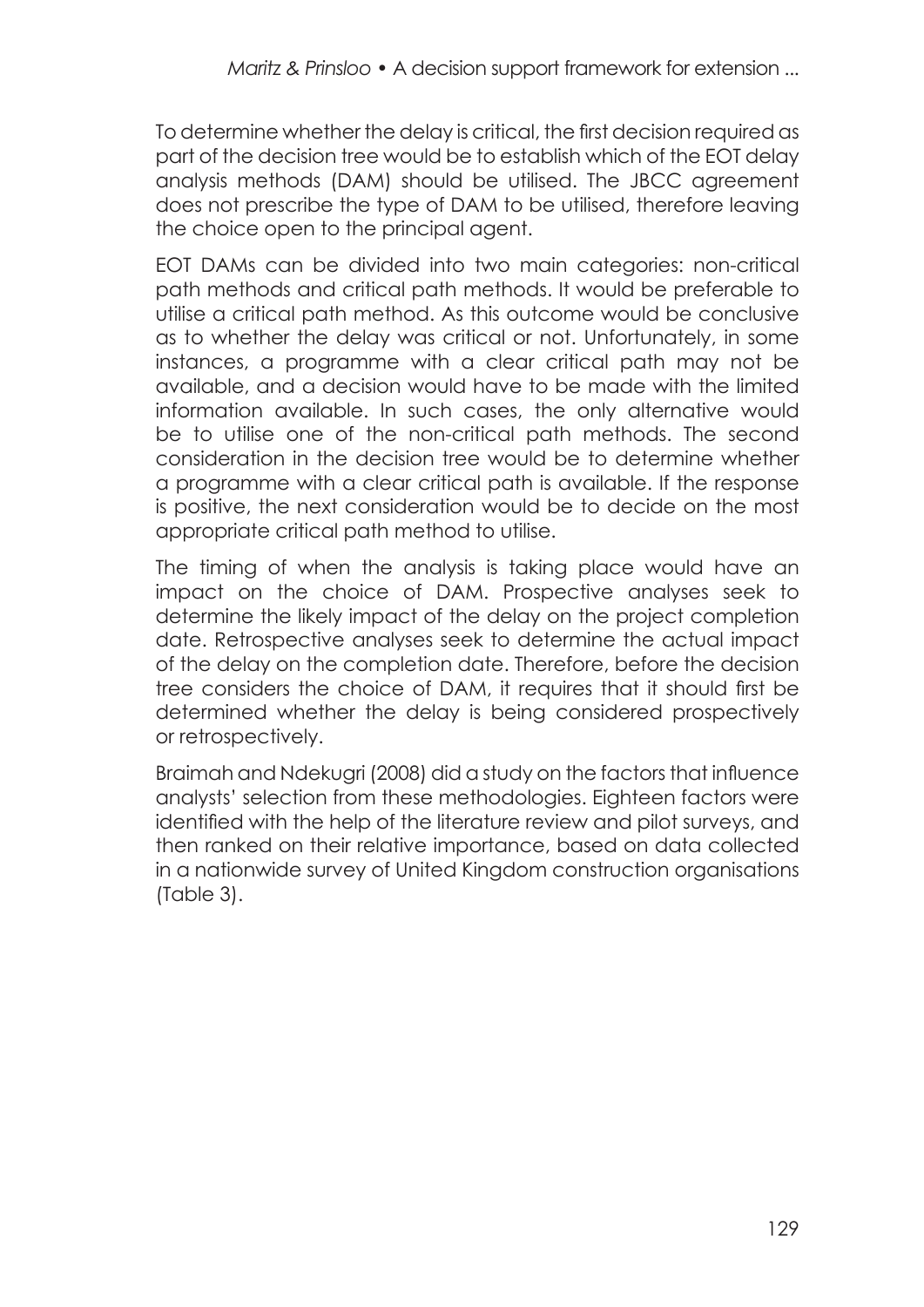## Acta Structilia 2016: 23(2)

| Factor                          |                           |                       |              | Source literature                          |                              |              |                   |
|---------------------------------|---------------------------|-----------------------|--------------|--------------------------------------------|------------------------------|--------------|-------------------|
|                                 | Leary & Bramble<br>(1988) | Conlin & Retik (1997) | Finke (1997) | Cunningham (1998)<br><b>Bubshait &amp;</b> | Bramble & Callahan<br>(2000) | SCL (2002)   | Pickavance (2005) |
| Records availability            | ✓                         | ✓                     |              |                                            | ✓                            |              |                   |
| Baseline programme availability | ✓                         |                       |              | ✓                                          |                              | $\checkmark$ |                   |
| Nature of baseline programme    |                           |                       |              | $\checkmark$                               |                              |              |                   |
| Updated programme availability  |                           |                       |              | ✓                                          |                              |              |                   |
| Reason for the delay analysis   | $\checkmark$              |                       |              |                                            |                              |              |                   |
| Applicable legislation          |                           |                       |              |                                            |                              |              |                   |
| The form of contract            |                           |                       | ✓            |                                            |                              |              |                   |
| Cost of using the technique     | ✓                         |                       |              | ✓                                          |                              |              |                   |
| Nature of the delaying events   |                           |                       |              |                                            |                              |              |                   |
| Skills of the analyst           | ✓                         |                       |              |                                            |                              |              |                   |
| The amount in dispute           | ✓                         |                       |              |                                            |                              | ✓            |                   |
| The number of delaying events   |                           |                       | $\checkmark$ |                                            | ✓                            |              |                   |

## Table 3: Factors influencing the selection of DAM

Source: Adapted from Braimah & Ndekugri (2008)

The construction industry-wide survey yielded the following results (summarised in Table 4) in terms of the relevant importance of the factors influencing the selection of the DAM.

#### Table 4: Relevant importance of DAM selection factors

| Selection factor                | Overall          |      |  |
|---------------------------------|------------------|------|--|
|                                 | Importance index | Rank |  |
| Records availability            | 97.5             |      |  |
| Baseline programme availability | 84.1             |      |  |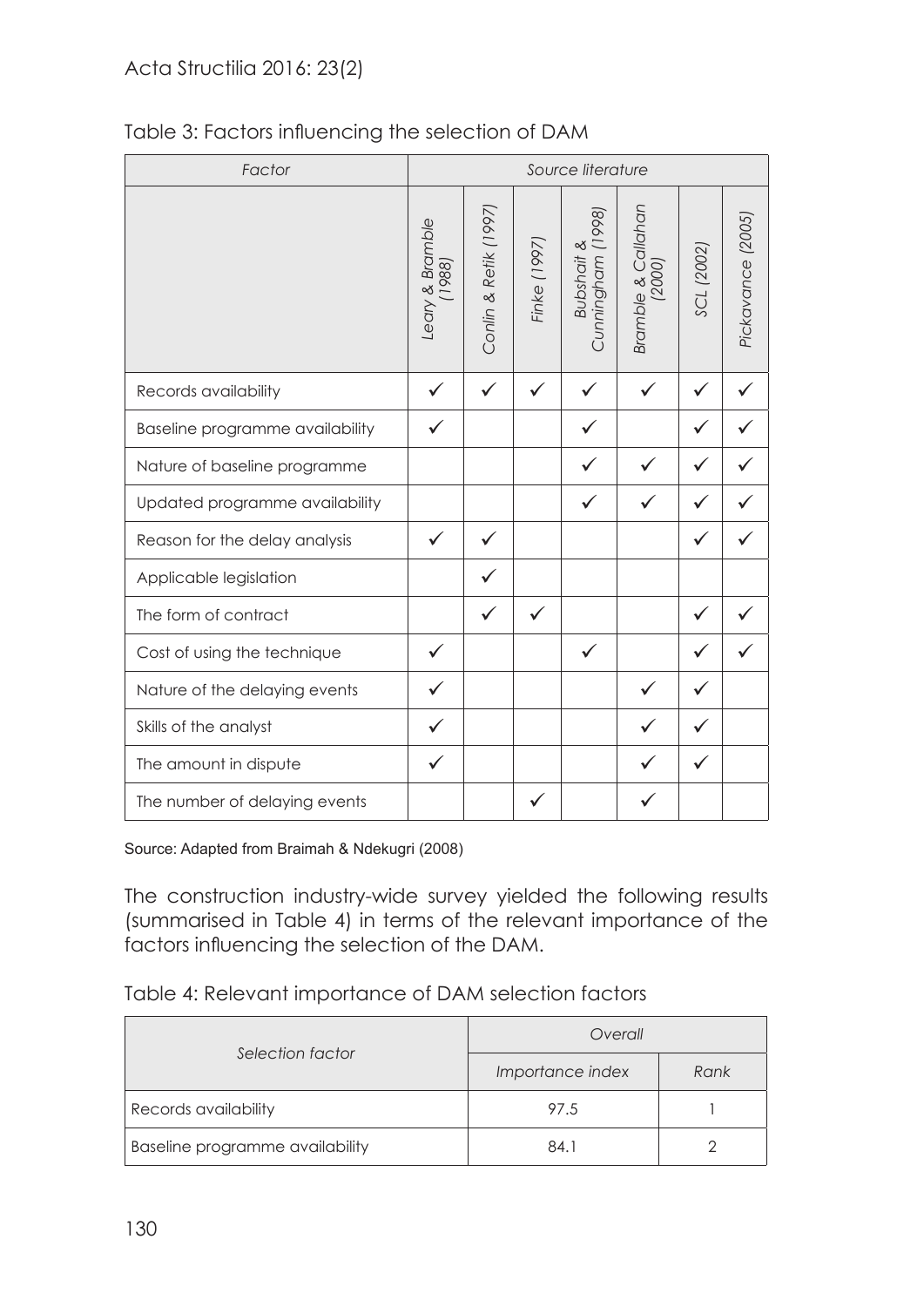| Selection factor               | Overall          |                |  |  |
|--------------------------------|------------------|----------------|--|--|
|                                | Importance index | Rank           |  |  |
| The amount in dispute          | 73.1             | 3              |  |  |
| Nature of baseline programme   | 71.5             | $\overline{4}$ |  |  |
| Updated programme availability | 69.8             | 5              |  |  |
| The number of delaying events  | 66.1             | 6              |  |  |
| Complexity of the project      | 65.8             | $\overline{7}$ |  |  |
| Skills of the analyst          | 65.3             | 8              |  |  |
| Nature of the delaying events  | 64.6             | 9              |  |  |
| Reason for the delay analysis  | 61.8             | 10             |  |  |
| Type of contract               | 59.2             | 11             |  |  |
| Cost of using the technique    | 58.0             | 12             |  |  |
| Dispute resolution forum       | 54.4             | 13             |  |  |
| Time of the delay              | 62.0             | 14             |  |  |
| Size of project                | 50.9             | 15             |  |  |
| Duration of the project        | 45.1             | 16             |  |  |
| The other party to the claim   | 44.7             | 17             |  |  |
| Applicable legislation         | 36.5             | 18             |  |  |

#### *Maritz & Prinsloo* • A decision support framework for extension ...

Source: Adapted from Braimah & Ndekugri (2008)

The industry-wide survey also determined the extent of use of different DAMs. The survey ranked the DAMs in terms of the extent of use for both critical path methods and non-critical path methods. Table 5 provides information on the overall ranking of different methods.

#### Table 5: Extent of use of DAMs

| DAM                    | Usage index | Rank |
|------------------------|-------------|------|
| As-planned vs as-built | 65.7        |      |
| Impacted as-planned    | 59.4        |      |
| Collapsed as-built     | 54.8        |      |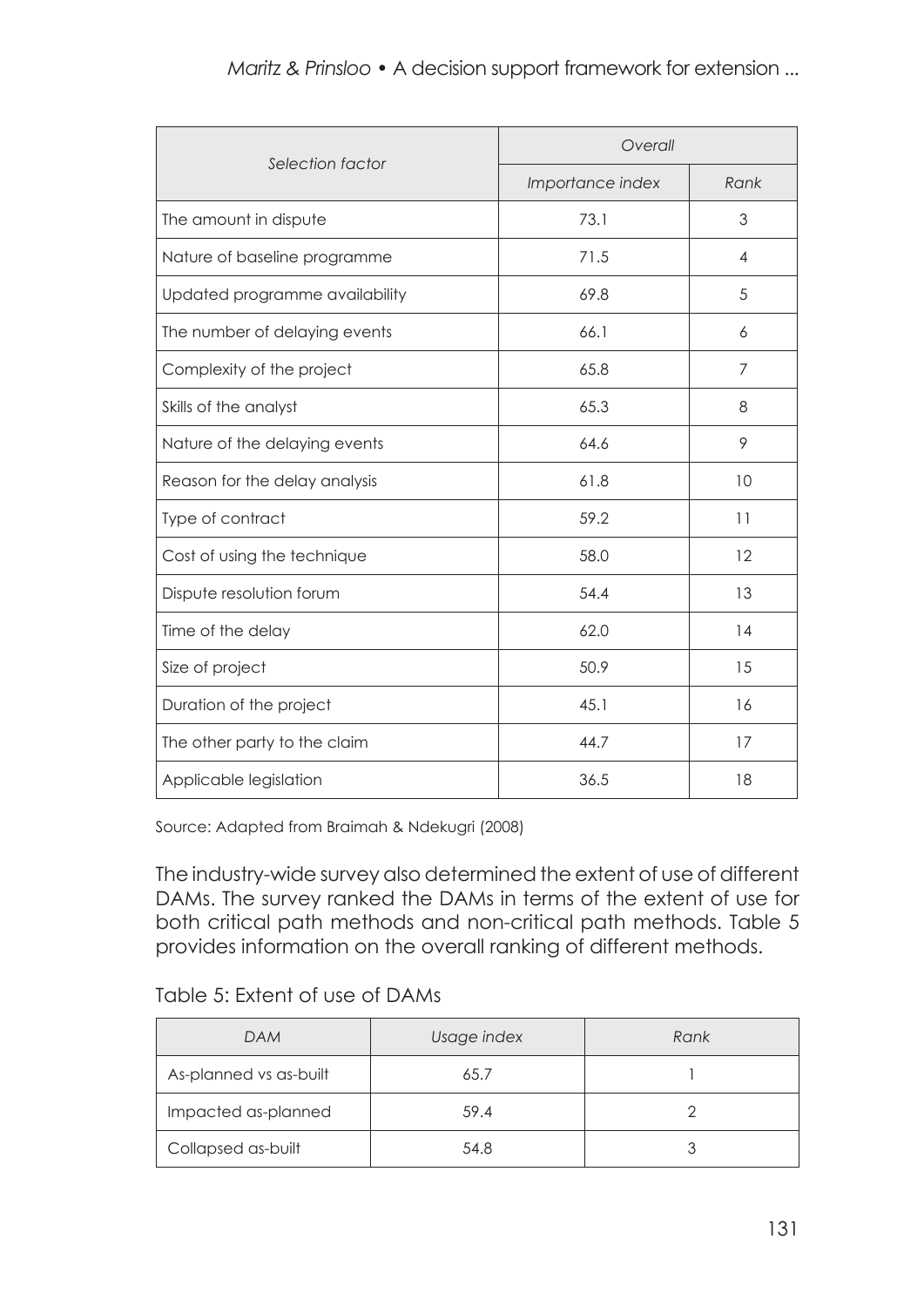| <b>DAM</b>           | Usage index | Rank |
|----------------------|-------------|------|
| Time impact analysis | 48.2        | 4    |
| Net impact           | 45.7        | 5    |
| Global               | 45.5        | Ò    |
| Window analysis      | 40.2        |      |
| S-curve              | 33.8        | 8    |

Source: Adapted from Braimah & Ndekugri (2008)

In the absence of any guidance from the contract, a decision on the most appropriate DAM should be made. In order to make this decision, it is proposed that the five most significant factors influencing the selection of DAMs should be utilised in the decision tree, in order to identify the most appropriate method (Table 4).

- 1. Records availability.
- 2. Baseline programme availability.
- 3. The amount in dispute.
- 4. Nature of baseline programme.
- 5. Updated programme availability.

Table 6 highlights the information required for the following criteria for selection:

- Records availability.
- Baseline programme availability.
- Nature of baseline programme.
- Updated programme availability.

Table 6 can be utilised as a tool to support decision-making when considering the selection of the appropriate DAM as part of the decision tree.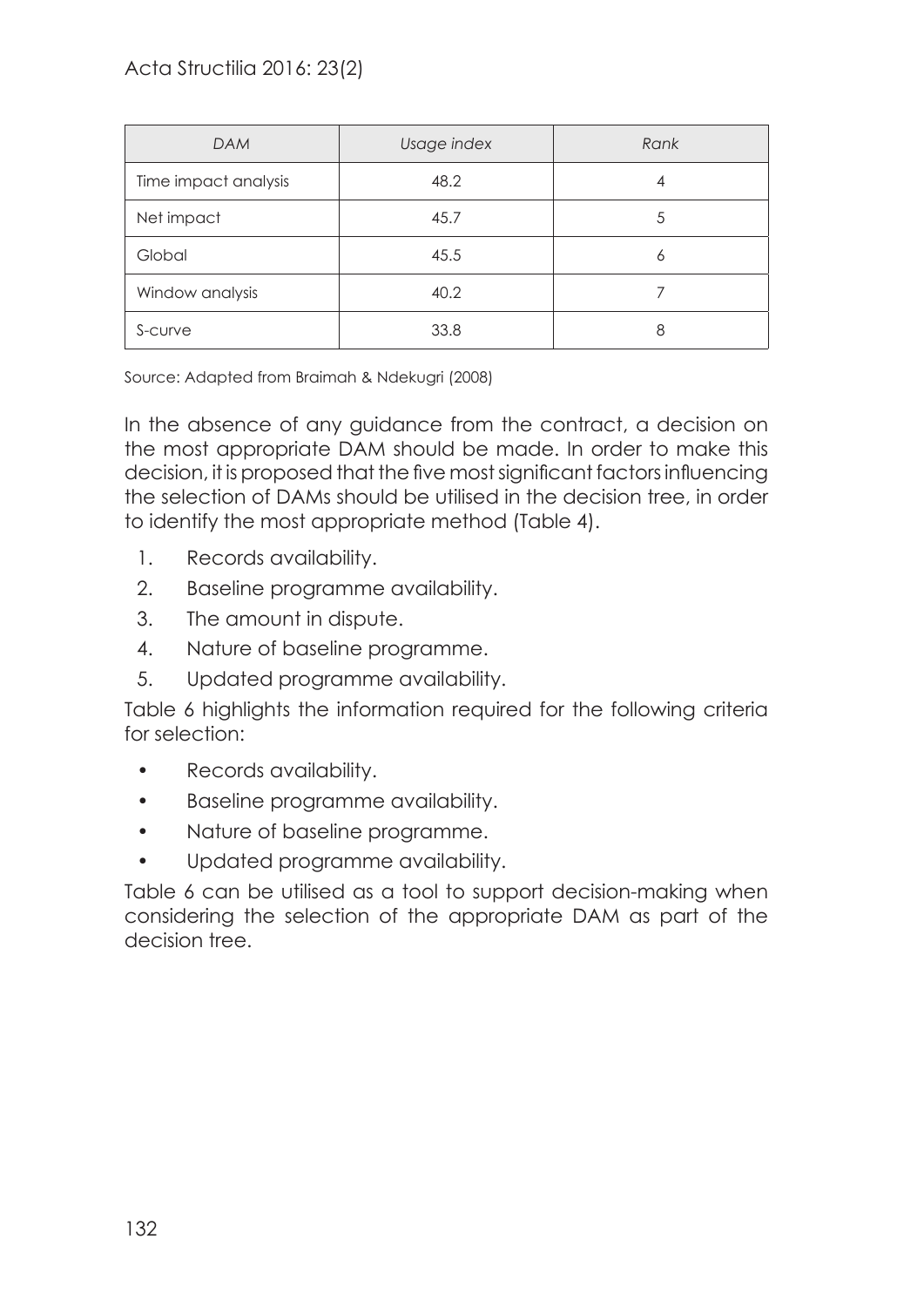| Table 6: Requirements to utilise DAMs |  |  |  |
|---------------------------------------|--|--|--|
|---------------------------------------|--|--|--|

| Record                                                             | As-planned<br>vs as-built | <i>Impacted</i><br>as-planned         | Collapsed<br>as-built | Window<br>analysis | Time<br>impact<br>analysis |  |  |  |
|--------------------------------------------------------------------|---------------------------|---------------------------------------|-----------------------|--------------------|----------------------------|--|--|--|
| Important project information required for the application of DAMs |                           |                                       |                       |                    |                            |  |  |  |
| Outline of delay<br>events                                         | ✓                         | ✓                                     | ✓                     | ✓                  | ✓                          |  |  |  |
| Start dates of<br>delay events                                     | ✓                         |                                       | ✓                     | ✓                  |                            |  |  |  |
| Finish dates of<br>delay events                                    |                           |                                       |                       | ✓                  |                            |  |  |  |
| Activities affected<br>by delays                                   |                           |                                       |                       | ✓                  |                            |  |  |  |
| Duration of delay<br>events                                        | ✓                         | ✓                                     |                       | ✓                  |                            |  |  |  |
| Original planned<br>completion date<br>(or as extended)            |                           |                                       |                       |                    |                            |  |  |  |
| Actual completion<br>date                                          | ✓                         |                                       | ✓                     | ✓                  |                            |  |  |  |
| As-planned critical<br>path(s)                                     | ✓                         | $\checkmark$                          |                       | ✓                  |                            |  |  |  |
| As-built critical<br>path                                          | ✓                         |                                       | ✓                     |                    |                            |  |  |  |
| <b>Updates critical</b><br>or near critical<br>path(s)             |                           |                                       |                       | ✓                  |                            |  |  |  |
| Update or<br>schedule revision<br>dates                            |                           |                                       |                       |                    |                            |  |  |  |
| Activity list with<br>logic and lag                                | ✓                         | ✓                                     | ✓                     | ✓                  |                            |  |  |  |
|                                                                    |                           | Main programming requirements of DAMs |                       |                    |                            |  |  |  |
| <b>Baseline</b><br>programme<br>available                          | ✓                         |                                       |                       | ✓                  | ✓                          |  |  |  |
| Nature of baseline<br>programme                                    |                           |                                       |                       |                    |                            |  |  |  |
| Available in CPM                                                   | ✓                         |                                       |                       | ✓                  |                            |  |  |  |
| Includes all<br>relevant activities                                | ✓                         |                                       |                       |                    |                            |  |  |  |
| Reasonable<br>activity durations                                   |                           |                                       |                       |                    |                            |  |  |  |
| Reasonable<br>activity<br>relationships                            |                           |                                       |                       |                    |                            |  |  |  |
| Activities defined<br>in appropriate<br>detail                     |                           |                                       |                       |                    |                            |  |  |  |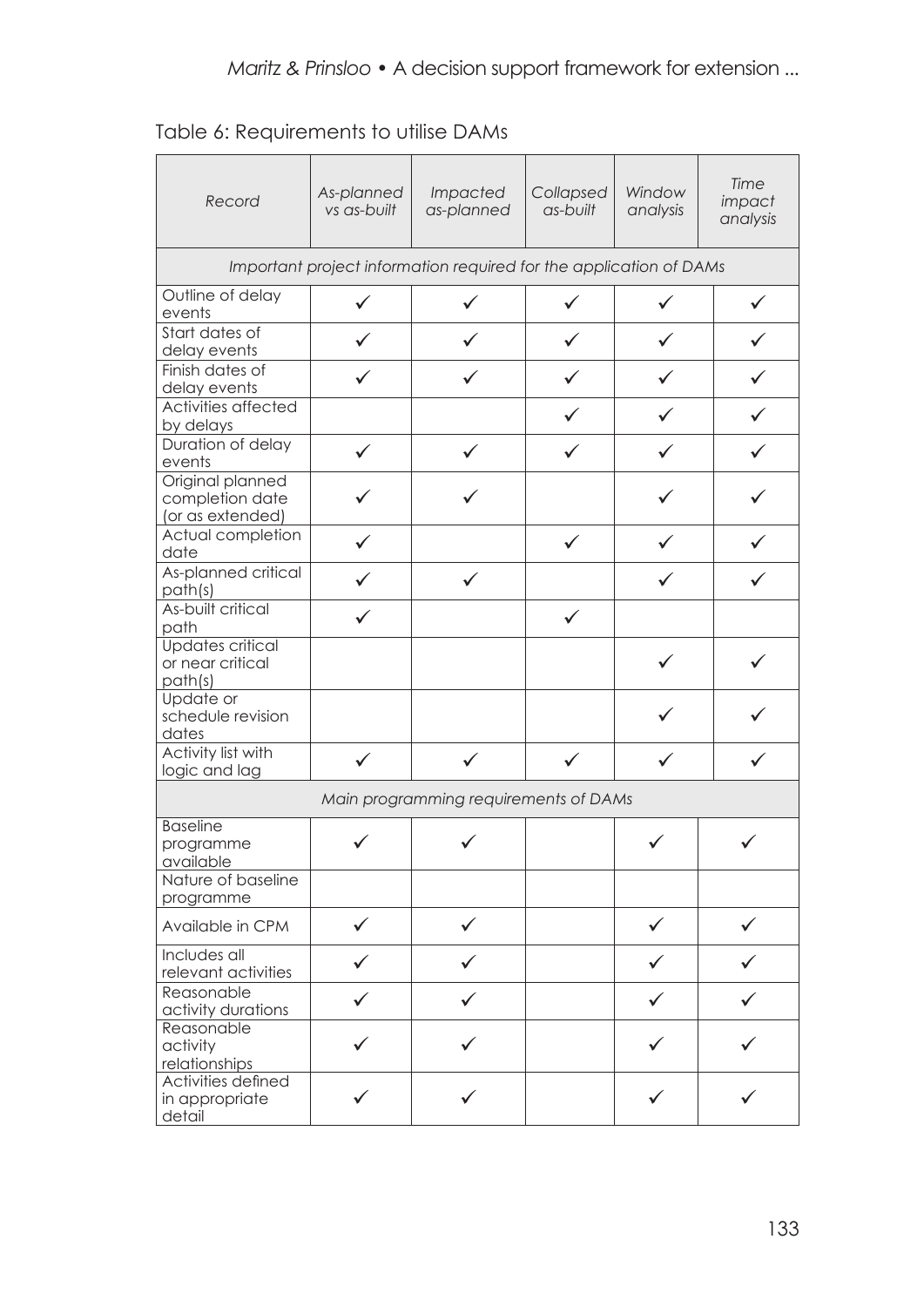| Record                                                          | As-planned<br>vs as-built                        | <i>Impacted</i><br>as-planned | Collapsed<br>$as$ -built | Window<br>analysis | Time<br>impact<br>analysis |  |  |  |
|-----------------------------------------------------------------|--------------------------------------------------|-------------------------------|--------------------------|--------------------|----------------------------|--|--|--|
|                                                                 | Relevant programmes updates for DAMs application |                               |                          |                    |                            |  |  |  |
| Intermediate<br>regular<br>programme<br>updates available       |                                                  |                               |                          |                    |                            |  |  |  |
| Final updated<br>programme<br>available (as-built<br>programme) |                                                  |                               |                          |                    |                            |  |  |  |
| <b>TOTAL</b>                                                    | 16                                               | 13                            | 9                        | 19                 | 19                         |  |  |  |

Source: Adapted from Braimah (2008)

A specific DAM can only be utilised if it was established that the required information to execute that particular DAM is available. The supplementary decision trees provided below (Figures 7 to 14) in conjunction with Table 6 would be of assistance in this regard. The contract administrator should verify whether the information required to successfully utilise the DAM provided in Table 6 is available. This would be the first decision required in the decision trees. Should the information be available, the decision trees would then consider the adherence to the other important selection criteria. Should the decisions required in terms of the other selection criteria yield positive responses, the specific DAM can be utilised. Should any of the decisions required in terms of the selection criteria be negative, an alternative DAM should be considered by repeating the process.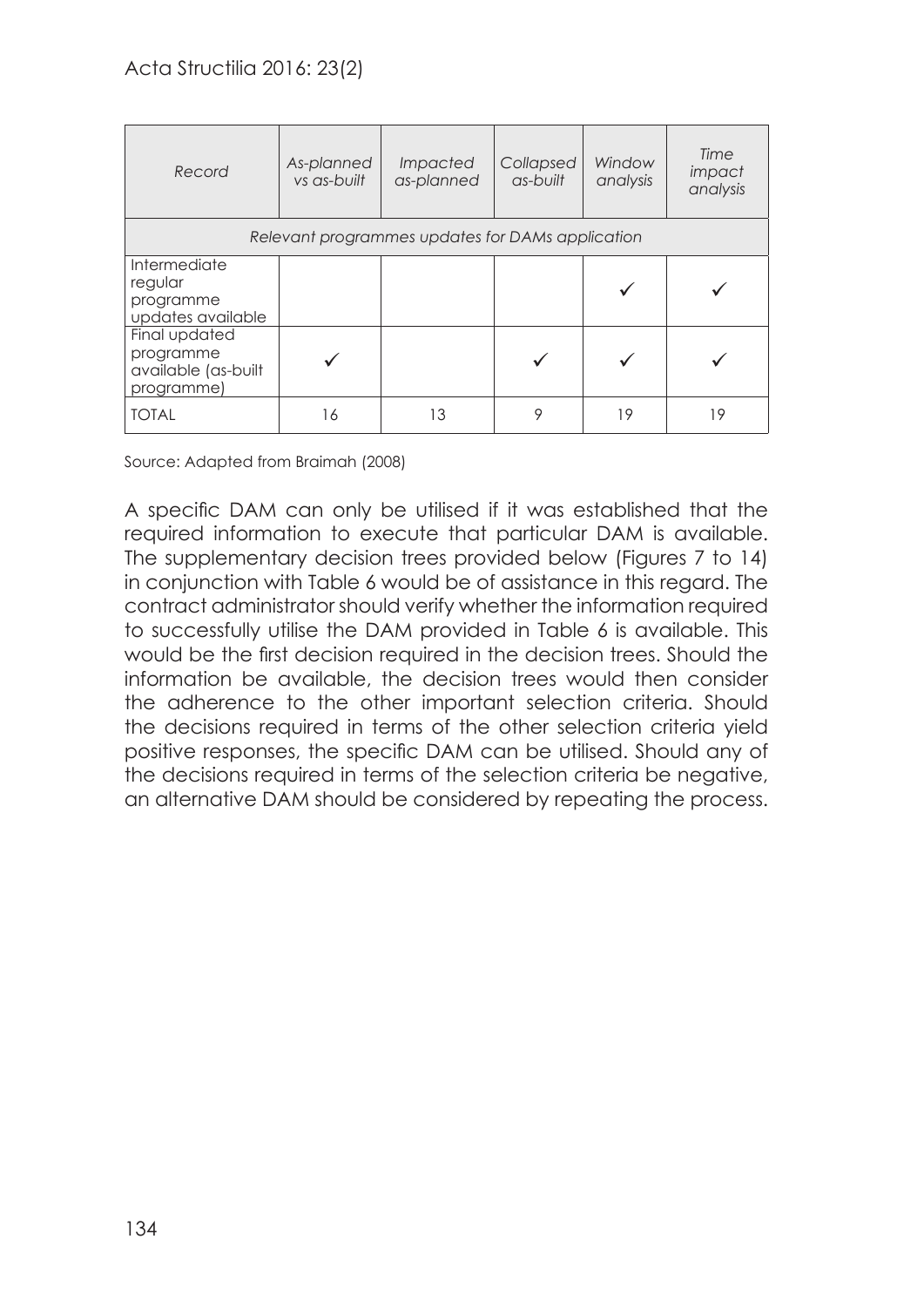

Figure 7: Decision tree: Use As-planned vs As-built?



Figure 8: Decision tree: Use Collapsed As-built?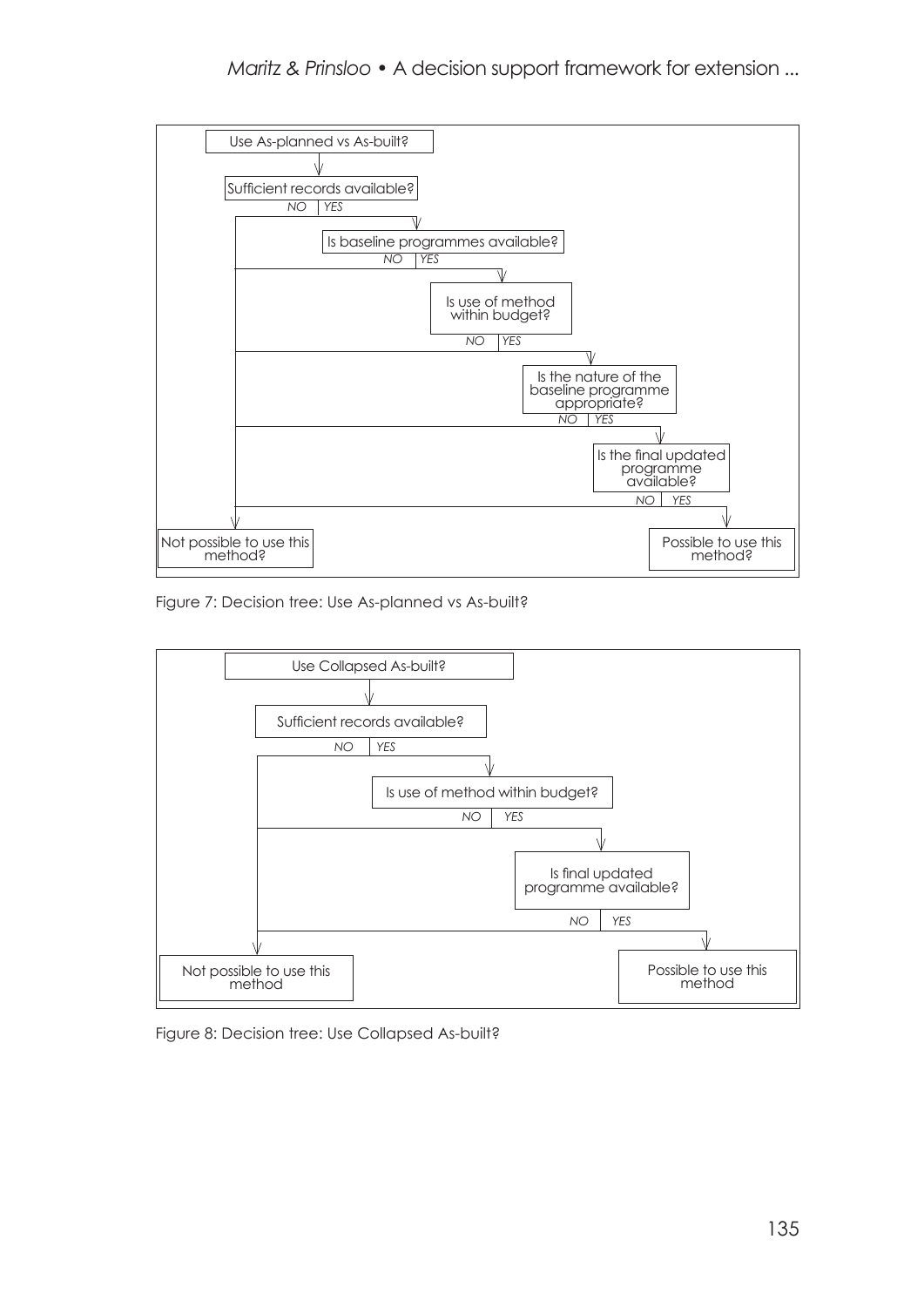

Figure 9: Decision tree: Use Window analysis?



Figure 10: Decision tree: Use Impacted As-planned?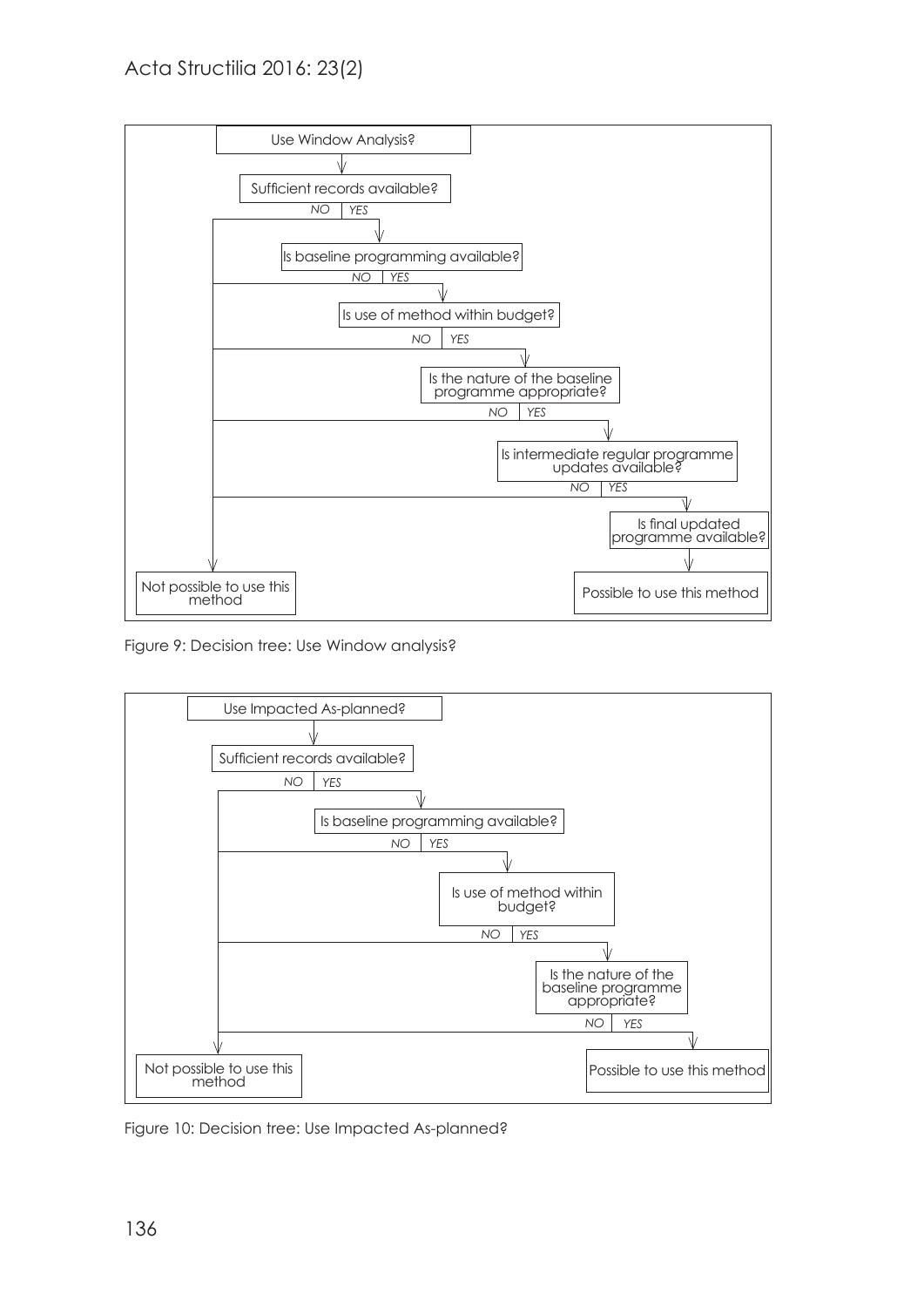

Figure 11: Decision tree: Use Time impact analysis?

If a programme with a clear critical path is not available, one of the non-critical path methods should be considered. The projectrelated information available would be the most significant deciding factor utilised in the decision tree to choose the most appropriate non-critical path DAM. One of the following decision trees can be utilised to decide on the most appropriate non-critical path method (Figures 14-15).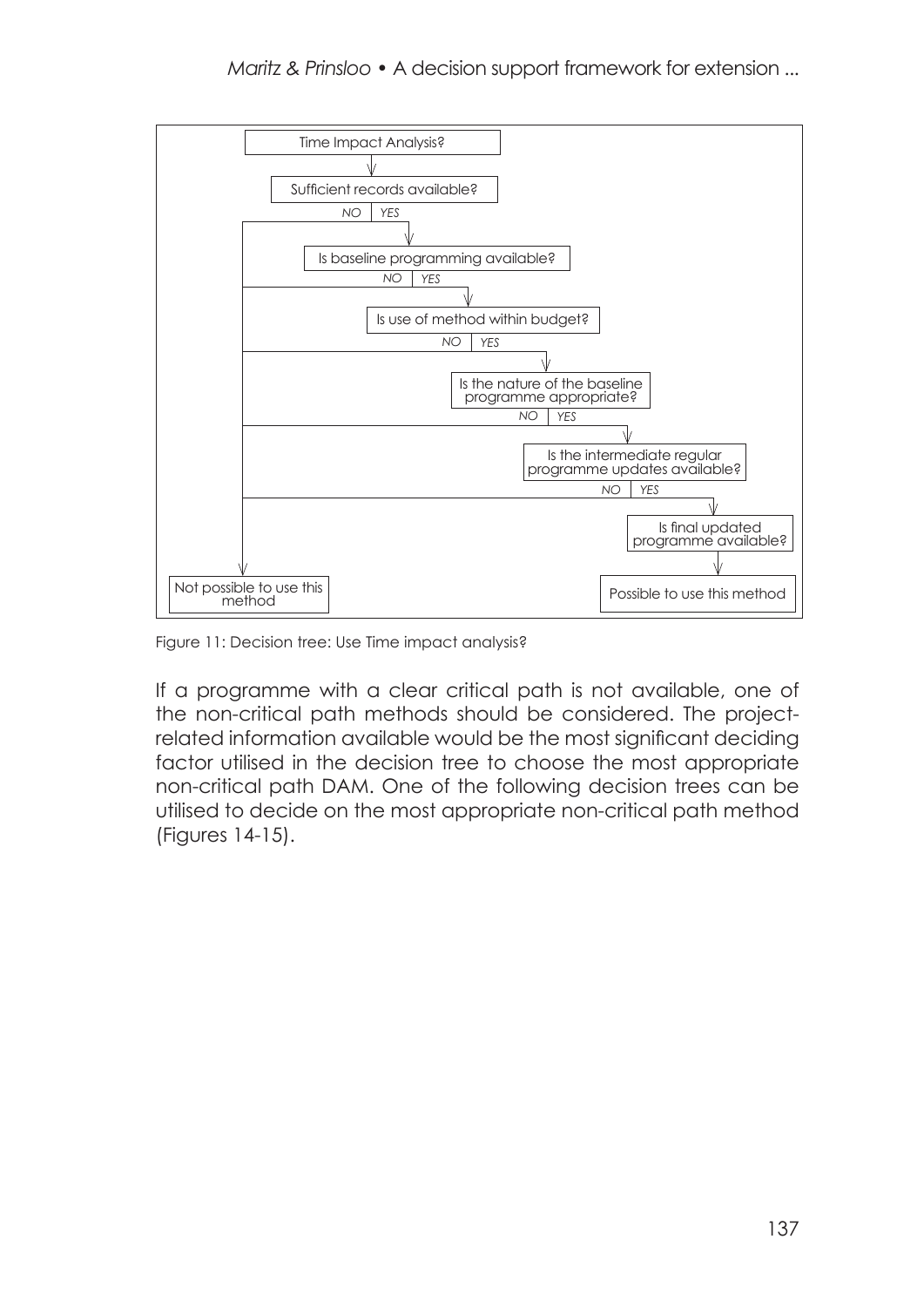

Figure 12: Decision tree: Net impact technique?



Figure 13: Decision tree: Use Global impact technique?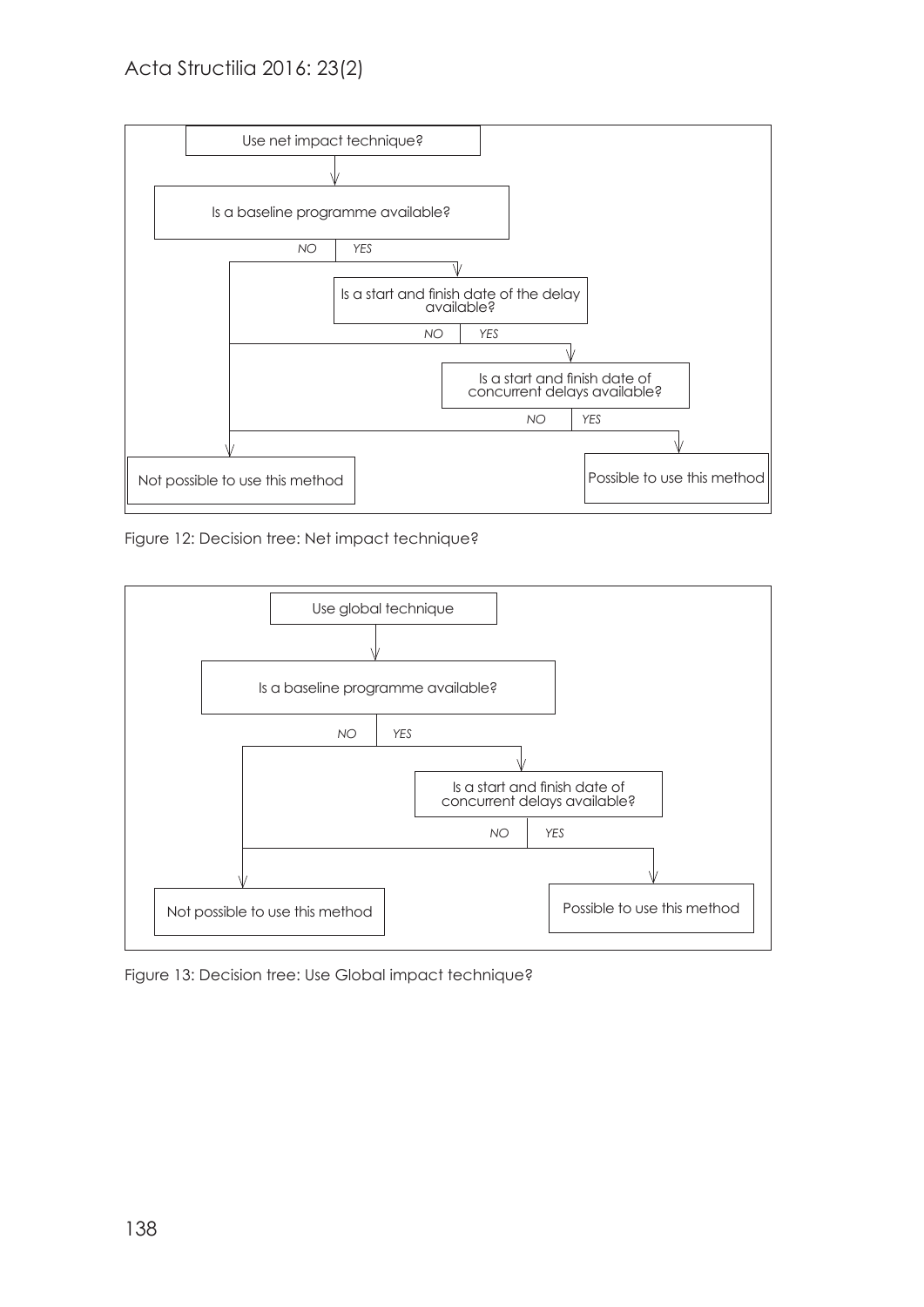

Figure 14: Decision tree: Use S-curve technique?

Once the DAM has been decided upon, the delay would be analysed. The main outcome of the delay-analytical process would be to determine whether the delay is critical or not. The DAM should also give an indication of the number of days that the event delayed practical completion. At this stage, the decision tree would consider the impact of clause 23.4.1 of the JBCC agreement. Clause 23.4.1 calls for the contractor to take reasonable steps to avoid or reduce the delay. Should it be established that the contractor did not take reasonable steps to address the delay, the impact should be considered. If, as a result of the contractor not taking action, the delay persisted for a prolonged period of time, the number of days awarded may be reduced, in order to take this into account. If, taking reasonable steps to address the delay, the contractor could have avoided it, the outcome of the assessment process may very well be that no EOT is awarded to the contractor.

If the delay is not critical, the delay would be rejected. If the delay is critical, the next step in the decision-tree process would be to investigate whether the delay is compensable.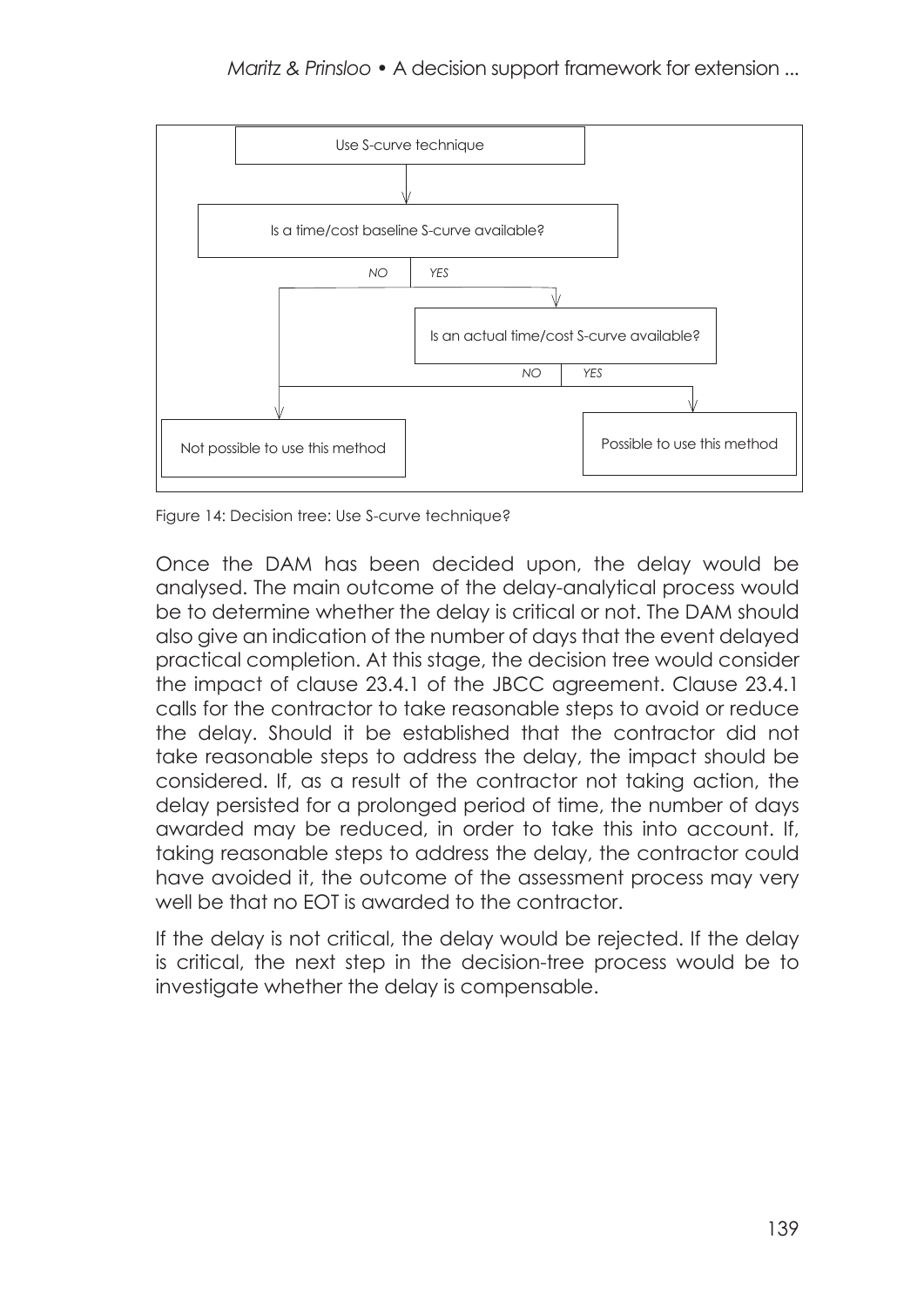#### **4.1.4 Determine whether the delay is compensable (step 4)**



Figure 15: Decision tree JBCC: to determine if delay is compensable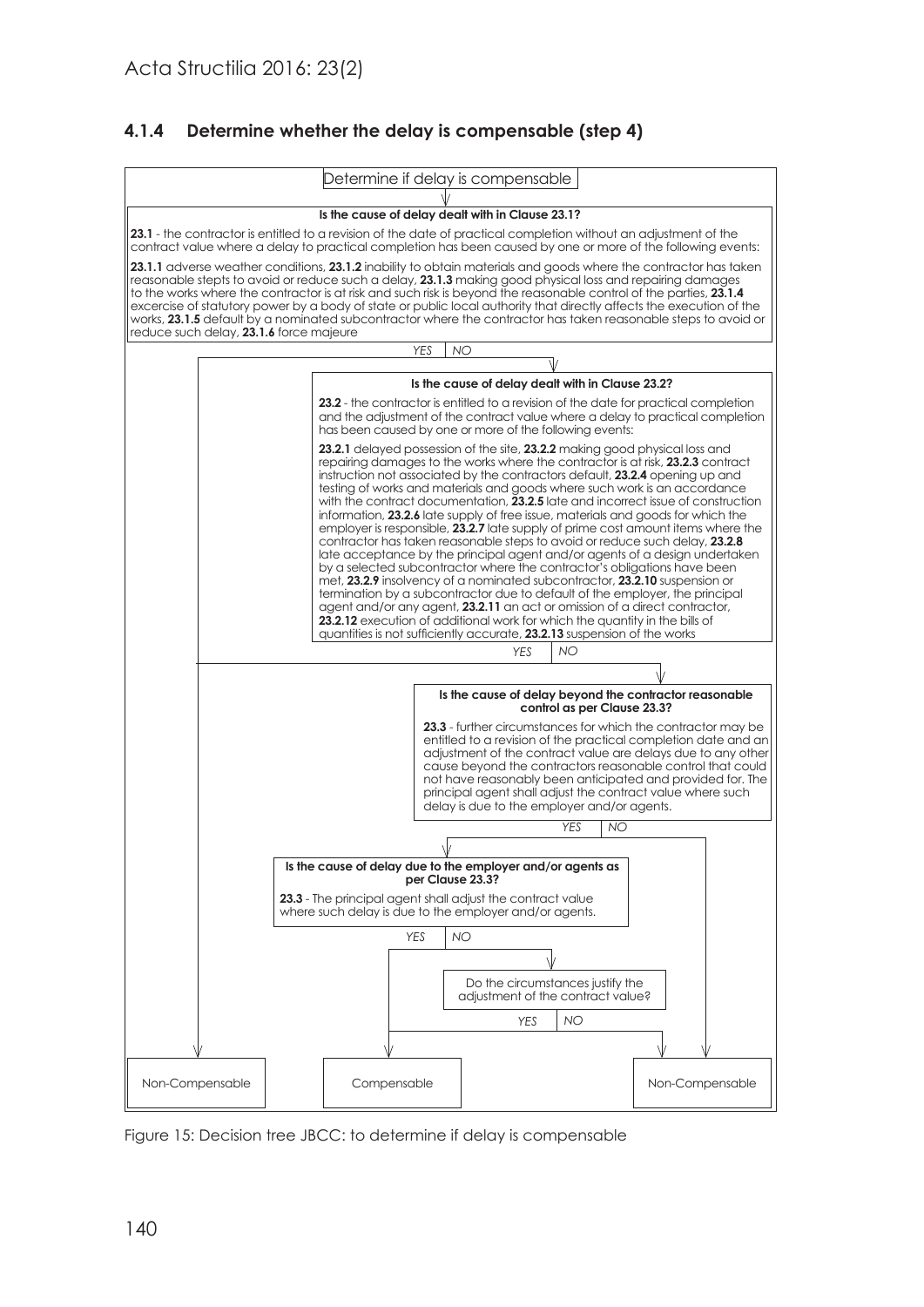In this case, the decision tree is fairly simplistic. The first consideration would be whether the cause of the delay is specifically mentioned in clauses 23.1 or 23.2. If the cause of the delay can be identified in clause 23.1, then the claim would not be compensable; if clause 23.2 makes provision for the cause, the delay would be compensable. It is possible that the cause of the delay is not catered for in either clause 23.1 or clause 23.2. Under these circumstances, clause 23.3 can be utilised to determine whether the delay is compensable.

According to clause 23.3, the contractor may be entitled to a revision of the contract value (compensation) for delays due to any other cause beyond the contractor's reasonable control that could not have reasonably been anticipated and provided for. The consideration of the decision tree at this point would be to determine whether the cause of the delay was beyond the reasonable control of the contractor and could not have been reasonably anticipated. The clause further states that the contract value should be adjusted where such a delay is due to the employer and/or his agents. The next consideration in the decision tree would be to determine whether the employer or his/her agents caused the delay. If this was found to be the case, compensation would be due. If the delay was not due to the employer or his/her agents, the principal agent should decide whether the circumstances justify any adjustment of the contract value.

# **5. Conclusion**

One of the main contributions of the study to original knowledge was the development of a universal decision-tree framework for the assessment of EOT. The decision-tree framework is unique in that it would assist practitioners holistically in terms of all considerations in the assessment process. Other forms of guidance produced to date are mostly focused on assessment of the criticality of the delay.

Decision trees have been developed for the JBCC agreement. A number of decision trees is utilised to investigate the issues relating to contract compliance, in order to determine whether the delay is excusable, and to establish whether the delay was critical, as well as to address the issue of compensation.

The decision trees would assist in eliminating uncertainty in the assessment process of EOT claims by providing clear guidelines.

It is possible that the decision trees could, to some extent, assist in the standardisation of the assessment of EOT claims. Standardisation would have a number of benefits. One of the significant benefits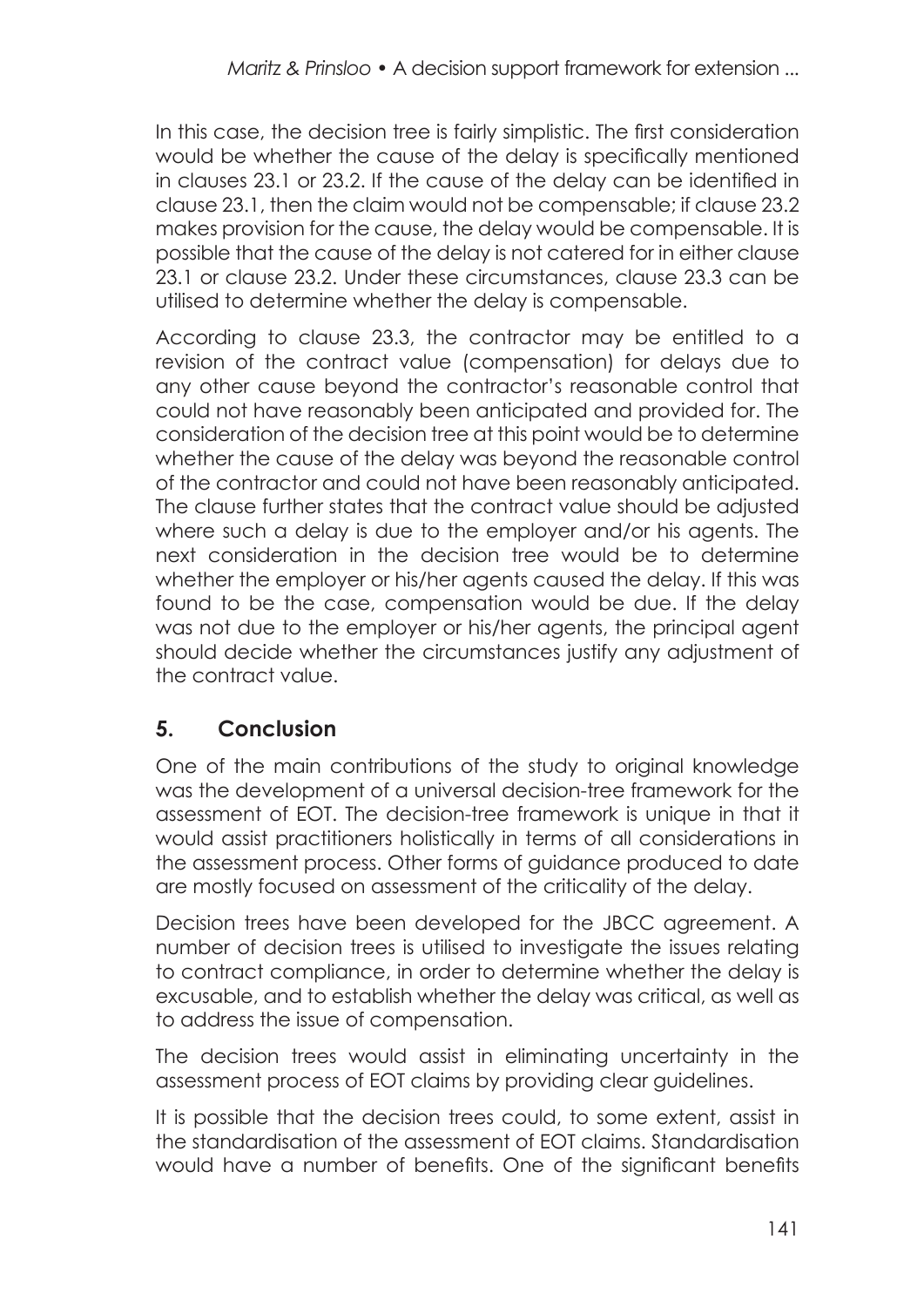would be that this could possibly reduce the number of disputes in EOT claims.

The main benefit of the decision-support framework is that it would provide a guideline with clear and easy-to-follow steps to assess any EOT claims. This could be of assistance to practitioners who are responsible for the assessment of EOT claims on projects.

The decision-support framework would also provide insight for contractors into the process of the assessment of EOT claims. This would lead to a better understanding of what is required to substantiate EOT claims, and to better quality claims being submitted.

The following possibilities for further research exist:

- The decision trees for EOT claims can be developed for other forms of contract.
- The decision trees can be developed to simplify other contractual processes, for example, dispute resolution processes in different forms of contract.
- It can be investigated how decision trees could be utilised as a tool to assist in the analysis of disruption claims.
- It could be investigated how regression decision trees could be utilised to predict the outcome of EOT claims.
- It can be investigated how regression decision trees could be utilised to predict the possible occurrence of different types of delay in projects.
- The comparison of projects, where the decision-tree support framework has been implemented with other projects, without making use of such a framework to determine the benefits of the decision-support framework.

## **References list**

Abd El-Razek, M., Bassioni, H. & Mobarak, A. 2008. Causes of delay in building construction projects in Egypt. *Journal of Construction Engineering and Management,* 134(11), pp. 831-841. [https://doi.](https://doi.org/10.1061/(ASCE)0733-9364(2008)134:11(831)) [org/10.1061/\(ASCE\)0733-9364\(2008\)134:11\(831\)](https://doi.org/10.1061/(ASCE)0733-9364(2008)134:11(831))

Alaghbari, W., Kadir, M. & Salim, A. 2007. The significant factors causing delay of building construction projects in Malaysia. *Engineering, Construction and Architectural Management,* 14(2), pp. 192-206. <https://doi.org/10.1108/09699980710731308>

Alkass, S., Mazerolle, M., Tribaldos, E. & Harris, F. 1995. Computer aided construction delay analysis and claims preparation. *Journal*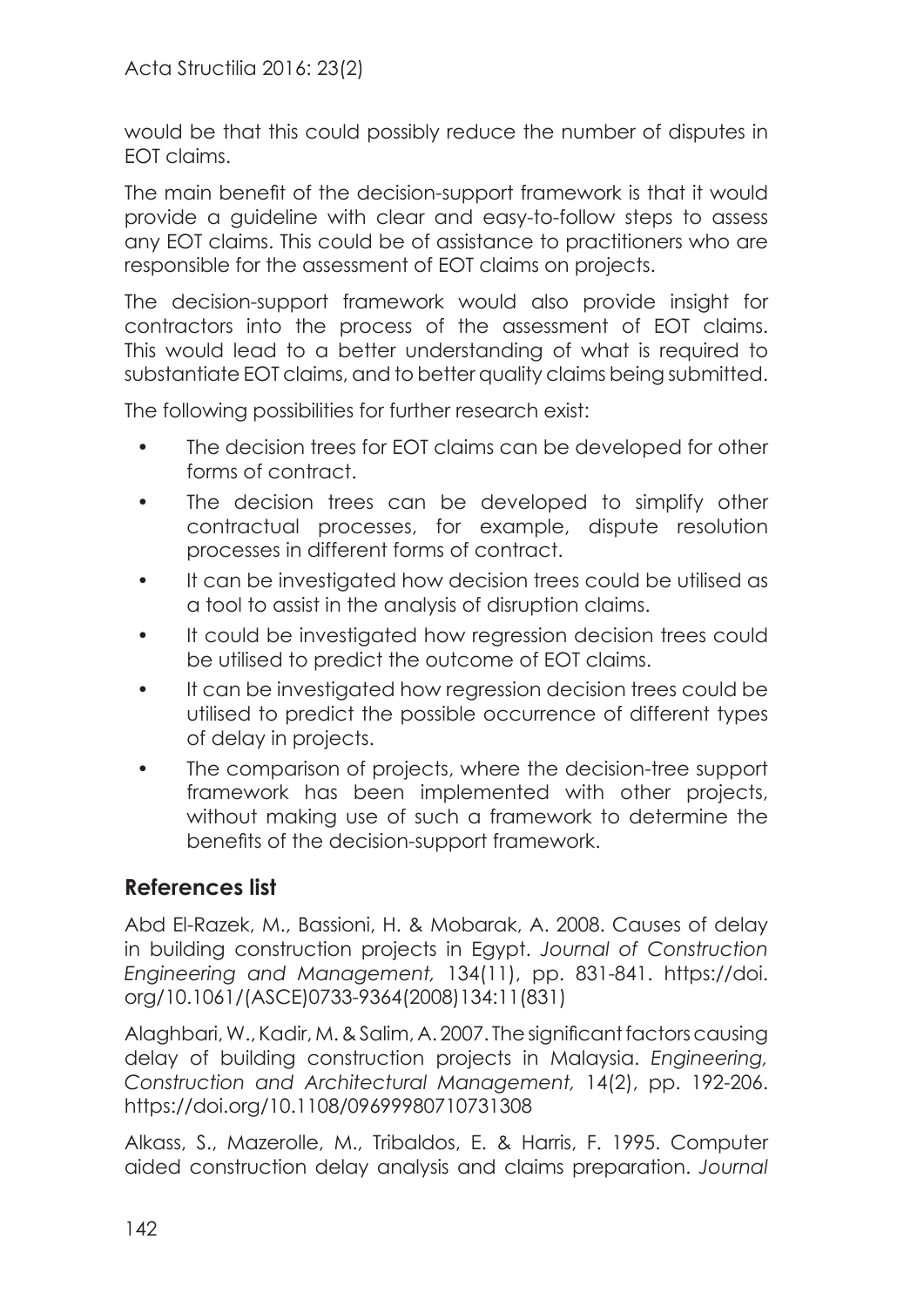*of Construction Management and Economics*, 13(4), pp. 335–352. <https://doi.org/10.1080/01446199500000038>

Alkass, S., Mazerolle, M. & Harris, F. 1996. *Construction delay analysis techniques.* Construction Management and Economics*,* 14(5), pp. 375-394.<https://doi.org/10.1080/014461996373250>

Alnaas, K.A.A., Khalil, A.H.H. & Nassar, G.E. 2014. *Guideline for preparing comprehensive extension of time (EoT) claims*. HBRC Journal*,* 10(3), pp. 308-316.<https://doi.org/10.1016/j.hbrcj.2014.01.005>

Bubshait, A.A. & Cunningham, M.J. 1998. Comparison of Delay Analysis Methodologies. *Journal of Construction Engineering and Management*, ASCE, 124(4), pp. 315-322. [https://doi.org/10.1061/](https://doi.org/10.1061/(ASCE)0733-9364(1998)124:4(315)) [\(ASCE\)0733-9364\(1998\)124:4\(315\)](https://doi.org/10.1061/(ASCE)0733-9364(1998)124:4(315))

Bordoli, D.W. & Baldwin, A.N. 1998. A methodology for assessing construction project delays. *Construction Management and Economics,* 16(3), pp. 327-337. [https://doi.](https://doi.org/10.1080/014461998372358) [org/10.1080/014461998372358](https://doi.org/10.1080/014461998372358)

Braimah, N. 2008. An investigation into the use of construction delay and disruption analysis methodologies. Unpublished PhD. thesis. UK, Wolverhampton: University of Wolverhampton.

Braimah, N. 2013. Construction delay analysis techniques: A review of application issues and improvement needs. *Buildings,* 3(3), pp. 506- 531. <https://doi.org/10.3390/buildings3030506>

Braimah, N. & Ndekugri, I. 2008. Factors influencing the selection of delay analysis methodologies. *International Journal of Project Management,* 26(8), pp. 789-799. [https://doi.org/10.1016/j.](https://doi.org/10.1016/j.ijproman.2007.09.001) [ijproman.2007.09.001](https://doi.org/10.1016/j.ijproman.2007.09.001)

Bramble, B.B. & Callahan, M.T. 2000. *Construction delay claims*. 3rd edition. Gaithersburg, MD: Aspen law & Business.

Cheung, S.-O. & Yeung, Y.-W. 1998. The effectiveness of the dispute resolution advisor system: A critical appraisal. *International Journal of Project Management,* 16(6), pp. 367-374. [https://doi.org/10.1016/](https://doi.org/10.1016/S0263-7863(98)00010-6) [S0263-7863\(98\)00010-6](https://doi.org/10.1016/S0263-7863(98)00010-6)

Conlin, J. & Retik, A. 1997. The applicability of project management software and advanced IT techniques in construction delay mitigation. *International Journal of Project Management*, 15(2), pp. 107-120. [https://doi.org/10.1016/S0263-7863\(96\)00046-4](https://doi.org/10.1016/S0263-7863(96)00046-4)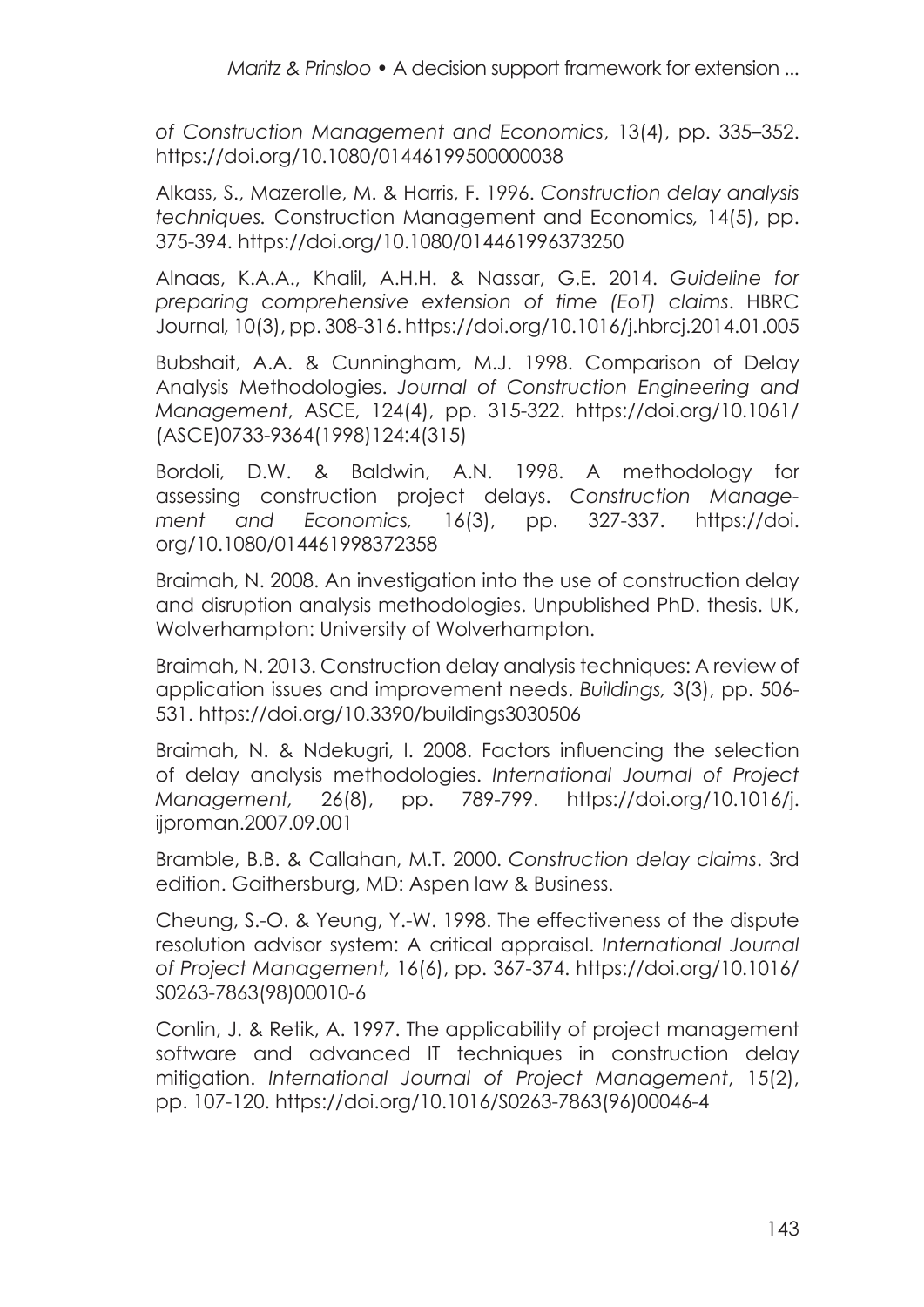Acta Structilia 2016: 23(2)

Croeser, E. 2010. How effective are standard form construction contracts in dealing with contractors' claims? Unpublished Honours thesis. Pretoria: University of Pretoria.

Danuri, M.M., Othman, M. & Lim, H.A.-R.C. 2006. Application and assessment of extension of time claims: Findings of case studies conducted in Malaysia. *Journal of Design and the Built Environment,*  1(2), pp. 15-29.

Eizakshiri, F., Chan, P.W. & Emsley, M. 2011. Delays, what delays? A critical review of the literature on delays in construction. In: Egbu, C. & Lou, E.C.W. (Eds) *Proceedings of the 27th Annual ARCOM Conference*, 5-7 September 2011. Bristol, UK: Association of Researchers in Construction Management, pp. 839-848.

Finke, M.R. 1999. Window analyses of compensable delays. *Journal of Construction Engineering and Management,* 125(2), pp. 96-100. [https://doi.org/10.1061/\(ASCE\)0733-9364\(1999\)125:2\(96\)](https://doi.org/10.1061/(ASCE)0733-9364(1999)125:2(96))

Galloway, P.D. & Nielsen, K.R. 1990. Concurrent schedule delay in international contracts*. The International Construction Law Review*. Pt.4, pp. 386-401.

Greig, A.D., Taylor, J. & MacKay, T. 2012. *Doing research with children: A practical guide.* London: Sage.

Hamzah, N., Khoiry, M.A., Arshad, I., Tawil, N.M. & Che Ani, A.I. 2011. *Cause of construction delays - Theoretical framework*. *Procedia Engineering,* 20(2011), pp. 490-495. [https://doi.org/10.1016/j.](https://doi.org/10.1016/j.proeng.2011.11.192) [proeng.2011.11.192](https://doi.org/10.1016/j.proeng.2011.11.192)

Hofstee, E. 2006. *Constructing a good dissertation: A practical guide to finishing a Masters, MBA or PhD on schedule*. Sandton: EPE.

Huang, H.B. 2010. What is good action research? *Action Research,*  8(1), pp. 93-109. <https://doi.org/10.1177/1476750310362435>

Iyer, K.C., Chaphalkar, N.B. & Joshi, G.A. 2008. Understanding time delay disputes in construction contracts. *International Journal of Project Management,* 26(2), pp. 174-184. [https://doi.org/10.1016/j.](https://doi.org/10.1016/j.ijproman.2007.05.002) [ijproman.2007.05.002](https://doi.org/10.1016/j.ijproman.2007.05.002)

Kitzinger, J. 1995. Qualitative research: Introducing focus groups. *British Medical Journal,* 311(7000), p. 299. [https://doi.org/10.1136/](https://doi.org/10.1136/bmj.311.7000.299) [bmj.311.7000.299](https://doi.org/10.1136/bmj.311.7000.299)

Klosterman, R.E. 1983. Fact and value in planning. *Journal of the American Planning Association,* 49(2), pp. 216-225. [https://doi.](https://doi.org/10.1080/01944368308977066) [org/10.1080/01944368308977066](https://doi.org/10.1080/01944368308977066)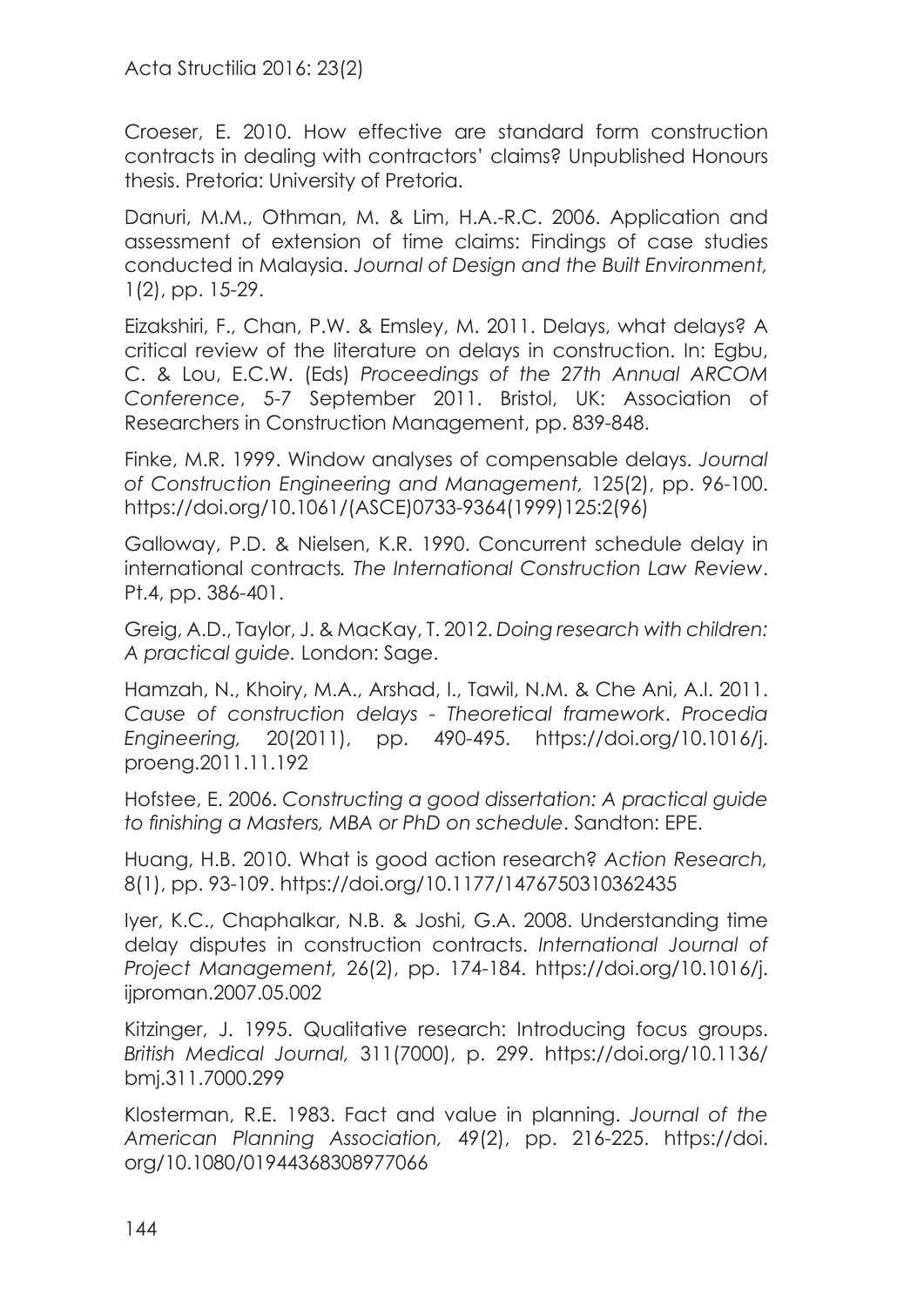Knight, A. & Ruddock, L. 2009. *Advanced research methods in the built environment.* Oxford: John Wiley & Sons.

Leary, C.P. & Bramble, B.B. 1988. Project delay: Schedule analysis models and techniques. *Project Management Institute Seminar/ Symposium proceedings volume 20*, 17-21 September,San Francisco, California. Pennsylvania State University: The Institute, pp. 63-69.

Lovejoy, V.A. 2004. *Claims schedule development and analysis: Collapsed as-built scheduling for beginners.* Cost Engineering*,* 46(1), pp. 27-30.

Lucas, D. 2002. *Schedule analyzer pro-an aid in the analysis of delay time-impact analysis*. Cost Engineering Journal, AACE International*,*  44(8), pp. 30-36.

Ndekugri, I., Braimah, N. & Gameson, R. 2008. Delay analysis within construction contracting organizations. *Journal of Construction Engineering and Management,* 134(9), pp. 692-700. [https://doi.](https://doi.org/10.1061/(ASCE)0733-9364(2008)134:9(692)) [org/10.1061/\(ASCE\)0733-9364\(2008\)134:9\(692\)](https://doi.org/10.1061/(ASCE)0733-9364(2008)134:9(692))

Pickavance, K. 2000. *Delay and disruption in construction contracts.* London, UK: LLP Reference Publishing.

Pickavance, K. 2005. *Delay and disruption in construction contracts*. 3rd edition. London, UK: LLP Reference Publishing.

Pinnell, S. 1998. *How to get paid for construction changes: Preparation, resolution tools and techniques*. New York, USA: McGraw-Hill Companies, Inc.

Reason, P. & Bradbury, H. 2001. *Handbook of action research: Participative inquiry and practice.* London: Sage.

Rubin, R.A., Fairweather, V. & Guy, S.D. 1999. *Construction claims: Prevention and resolution*. 3rd edition. New York, USA: Van Nostrand Rienhold.

Society of Construction Law (SCL). 2002. *Delay and disruption protocol*. Wantage, Oxfordshire: Society of Construction Law.

Stumpf, G.R. 2000. Schedule-delay analysis. *Journal of Cost engineering*, ann arbor then morgantown*,* 42(7), pp. 32-32.

The JBCC® Principal Building Agreement Edition 6.1 March 2014. JBCC, Principal Building Agreement. [Online] Available from [http://](http://www.jbcc.co.za) [www.jbcc.co.za](http://www.jbcc.co.za)/.